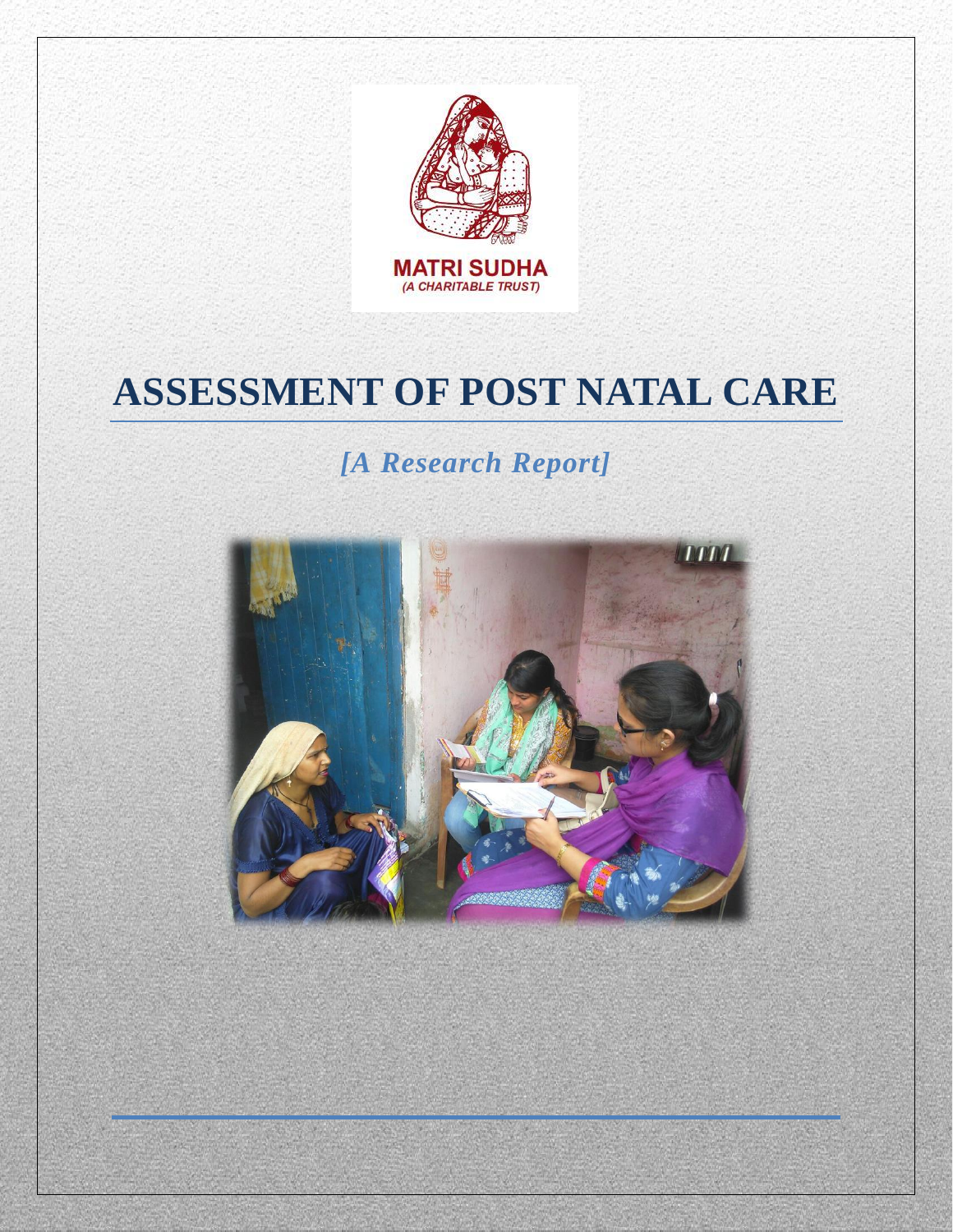## **Table of Contents**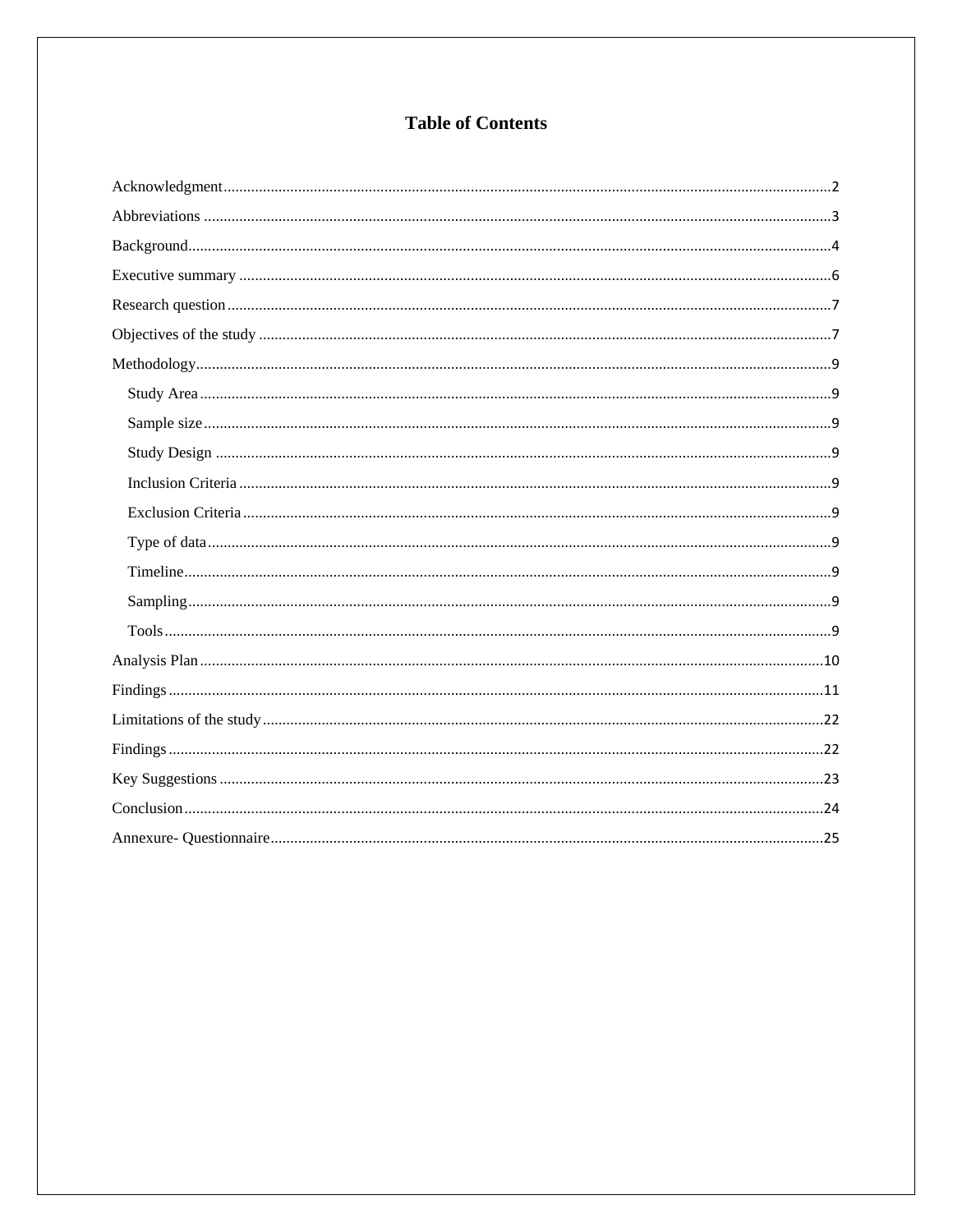#### **Acknowledgment**

<span id="page-2-0"></span>We wish to express my deep sense of gratitude to Child Rights and You for providing us an opportunity to do our internship with ''MATRI SUDHA- A Charitable Trust.

We sincerely thank Mr. Arvind Singh for their guidance and encouragement in carrying out this project-'Assessment of Post Natal Care' during our entire summer training.

We would also like to thank staff members Nazmeen, Pinki and Laksmi of Matri Sudha who rendered their help during the internship.

It was an enriching experience to understand practices and perspectives related to maternal and newborn care.

#### **Usha Kiran**

Pursuing Masters in Health Administration

Indian Institute of Health Management and Research, Delhi

#### **Prachi Pal**

Pursuing Diploma in Health Administration

Indian Institute of Health Management and Reforms

#### **For any further information you may contact at**

**Matri Sudha- A Charitable Trust**

**Correspondence:** O 35, Sriniwas Puri, New Delhi- 110065

**Project Office:** Basti Vikas Kendra, Nardan Basti, Lal Kuan, M B Road, New Delhi- 110044

**Email:** matrisudha2000@yahoo.co.in

**Mobile:** 9910144337: **Office Phone:** 7292045019

[www.matrisudha.org](http://www.matrisudha.org/)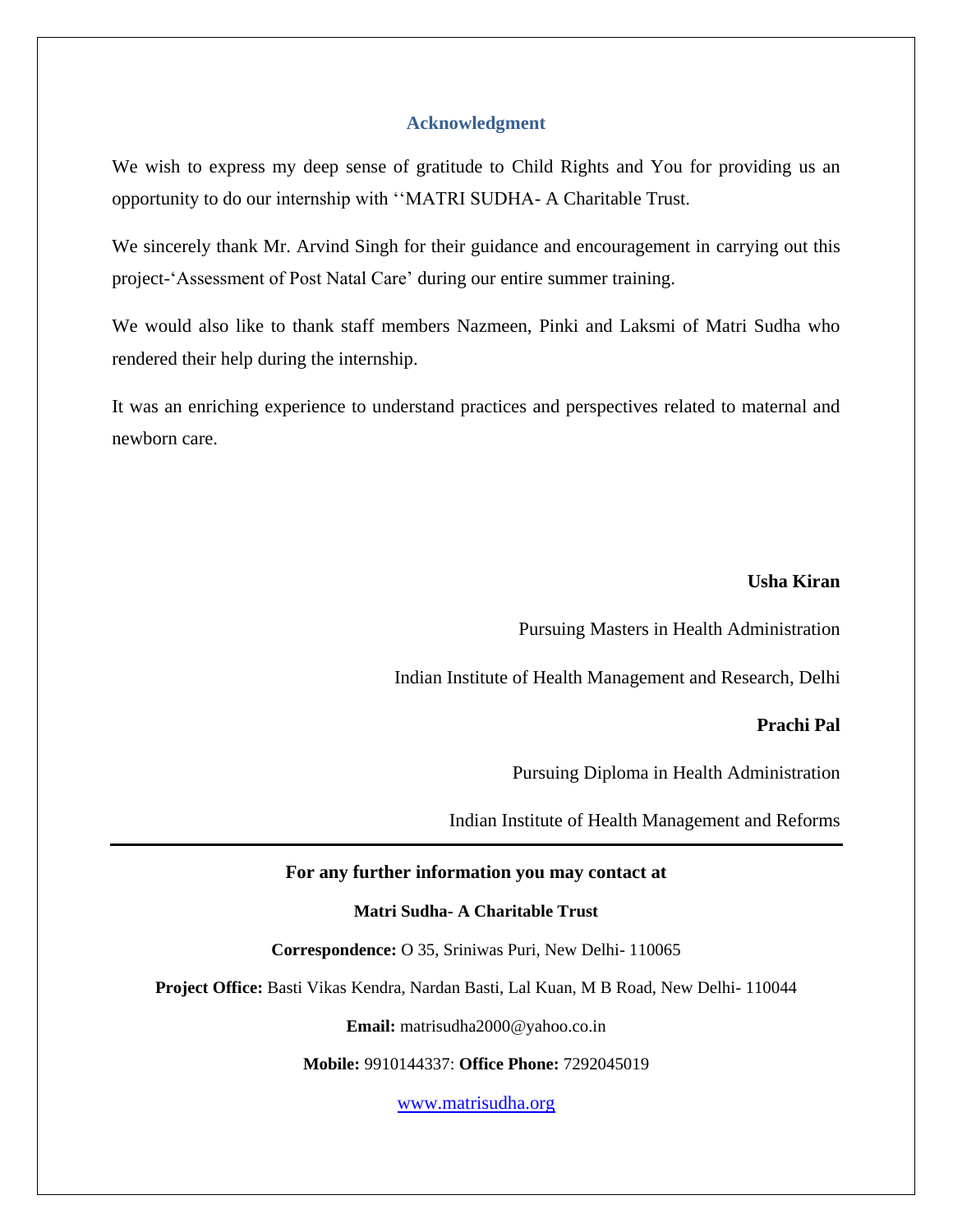## **Abbreviations**

<span id="page-3-0"></span>ANM- Auxiliary Nurse Midwife ASHA- Accredited Social Health Activist JSY- Janani Suraksha Yojana PNC-Postnatal Care

SES- Socio-economic Status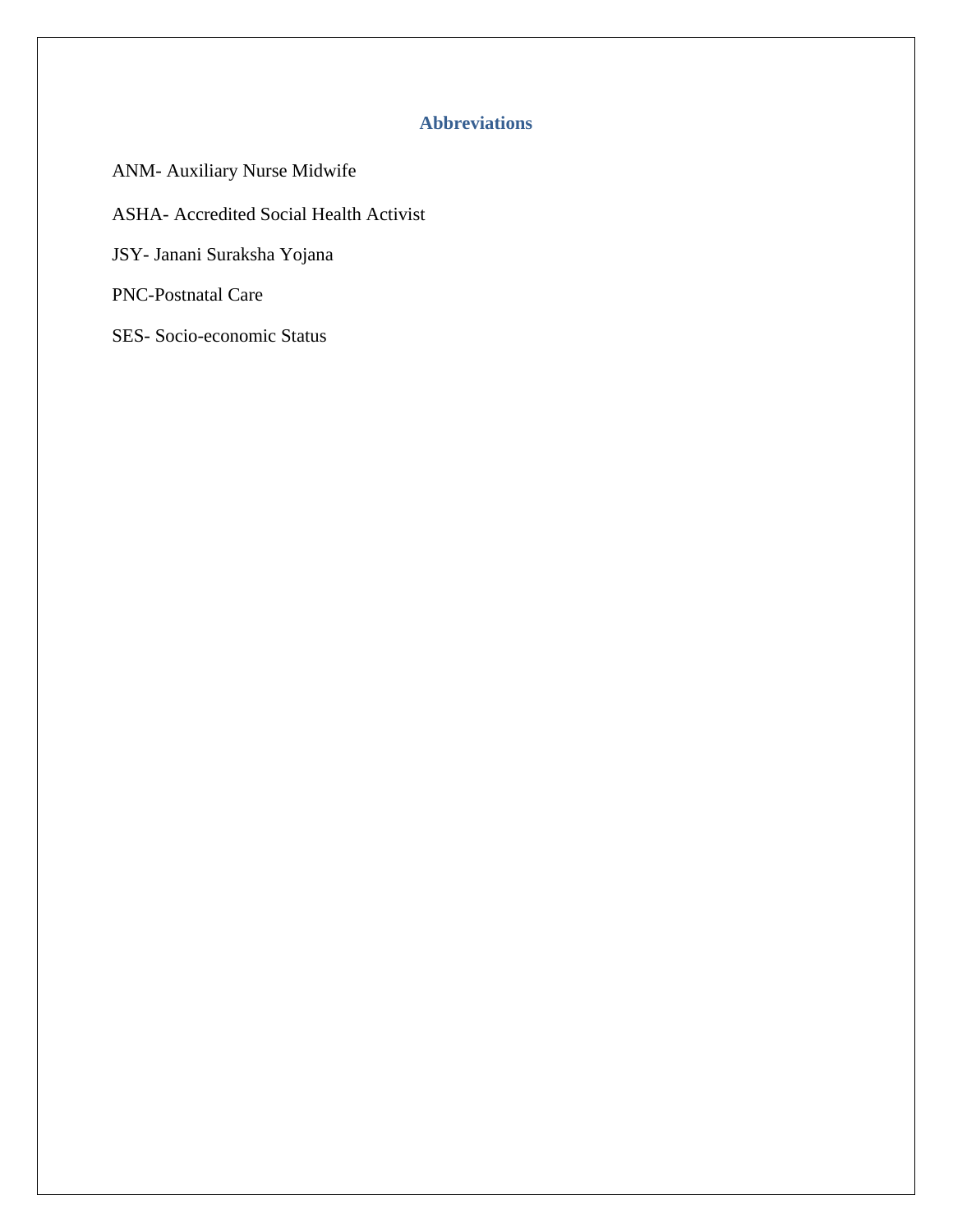#### **Background**

<span id="page-4-0"></span>A key component of the post natal care is to empower the woman to care for her baby and herself so as to promote their longer-term physiological and emotional well-being.

Current models of post natal care originate from the beginning of the  $20<sup>th</sup>$  century, when they were established in response to concerns about the contemporary high maternal mortality rate. The timing and content of care have altered little since then, despite a dramatic reduction in mortality rates which occurred around the middle of the  $20<sup>th</sup>$  century. Postnatal care provision crosses acute and primary healthcare sectors, with the majority of care taking place in the woman's home. Care is likely to include routine clinical examination and observation of the woman and her baby, routine infant screening to detect potential disorders, support for infant feeding and ongoing provision of information and support. Postnatal care is usually concluded by a 6 – 8 week postnatal examination, which marks the end of the woman's maternity care

The days and weeks following childbirth – the postnatal period – is a critical phase in the lives of mothers and newborn babies. Most maternal and infant deaths occur during this time. Yet, this is the most neglected period for the provision of quality care. Lack of appropriate care during this period could result in significant ill health and even death. Rates of provision of skilled care are lower after childbirth when compared to rates before and during childbirth. Most maternal and infant deaths occur during this time.

Janani Suraksha Yojana (JSY) is a safe motherhood intervention under the National Rural Health Mission (NHM). It is being implemented with the objective of reducing maternal and neonatal mortality by promoting institutional delivery among poor pregnant women.

India's Janani Suraksha Yojana (JSY) cash transfers have raised the prevalence of institutional deliveries, but evaluations show that neonatal mortality has not declined in unison. Health interventions can be separated into six packages along a continuum of care that encompass: preconception nutrition care, antenatal care, care during labor and childbirth, immediate newborn care, care for the healthy neonate, and specific interventions to care for small and ill neonates. In particular, women of lower socio-economic status (SES) tend to use these interventions less than higher SES group. Delays in receiving care from trained medical personnel have been observed in India and involve one or more of: failure to recognize severity of symptoms, seeking treatment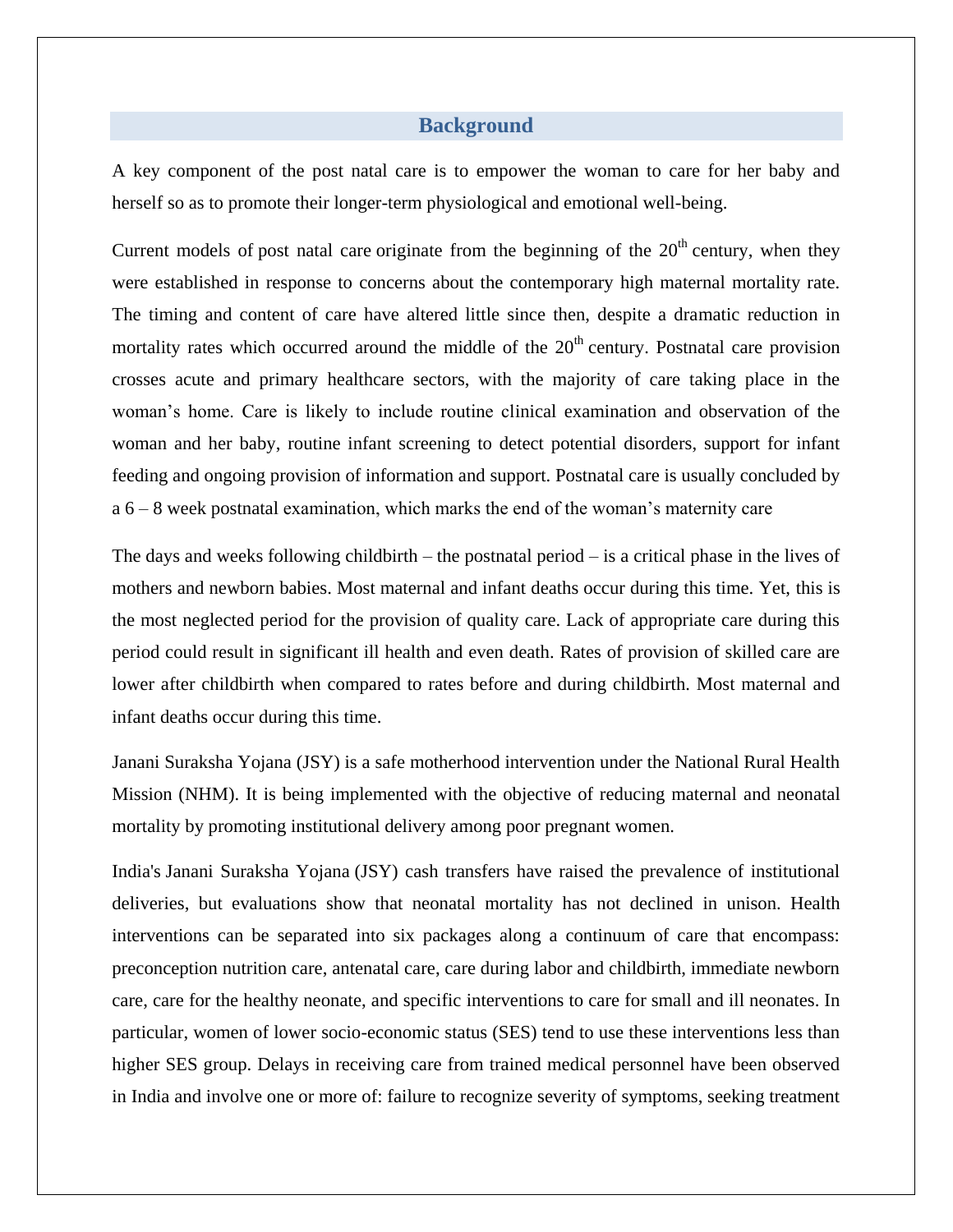first from unqualified practitioners, inaccessibility to emergency obstetric care, delays in referral between institutions, and reduced quality of care.

The highest risk of death for both newborns and mothers occurs around the time of childbirth and the immediate postpartum period becomes extremely critical both for mother and baby. More than two-thirds of newborn deaths occur by the end of the first week after birth, with up to onehalf of all deaths occurring in the first 24 hours of birth. India is no exception to this: 39% of neonatal deaths in India occur on first day of life, and 57% during the first three days. The majority of mothers and newborns in low- and middle-income countries do not receive optimal care during these periods.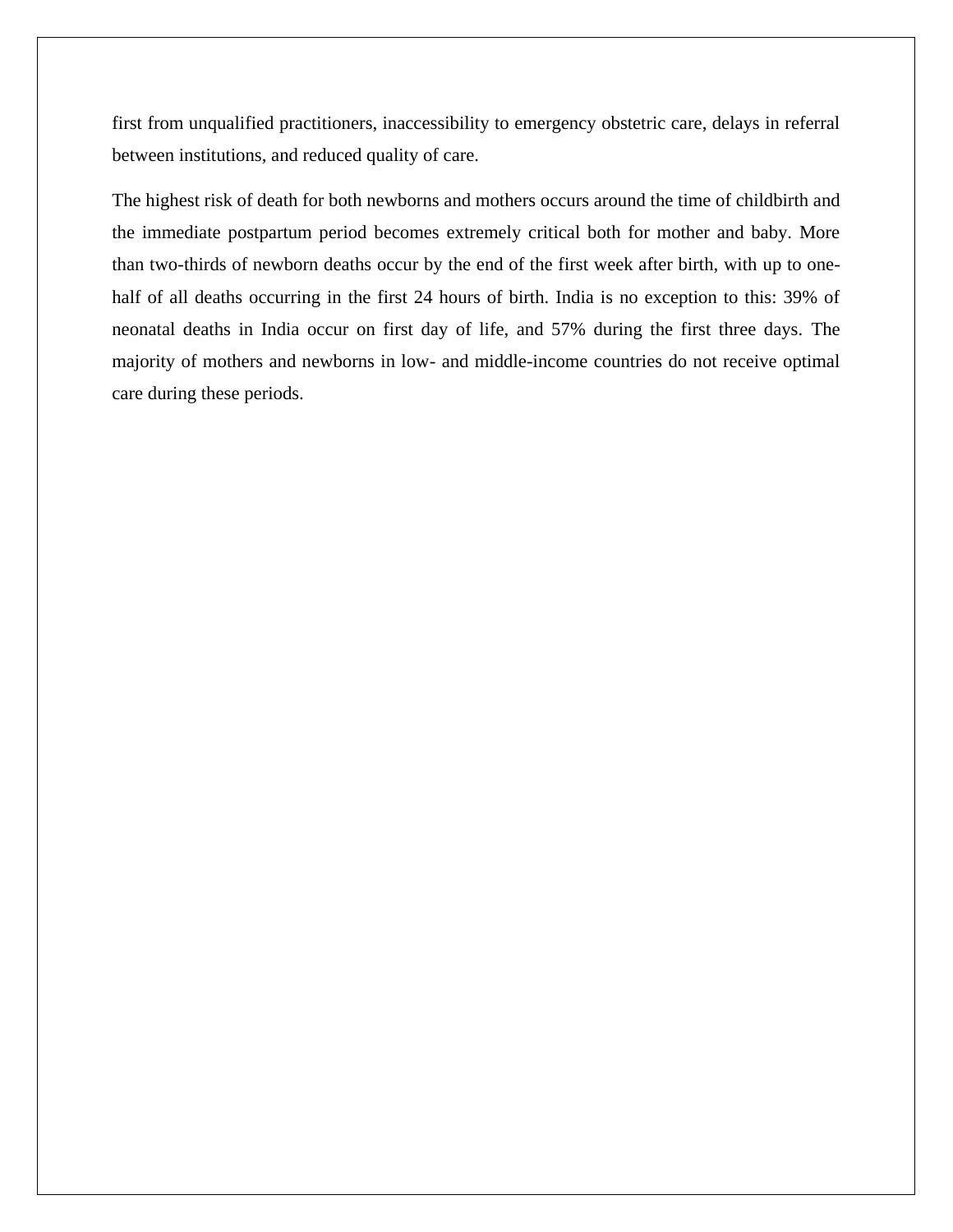#### **Executive Summary**

<span id="page-6-0"></span>The aim is to identify the essential 'core care' which every woman and her child should receive, as appropriate to their needs, during the first 6–8 weeks after birth, based upon the best evidence available. And also about recognizing any deviation from expected recovery after birth and then about evaluating and intervening appropriately.

Post Natal Care starts for mother and infant after delivery and continues up to 6 weeks. Post natal care is routinely provided for all women and their infants, several important indicators that raise concern about its quality and effectiveness. These have highlighted widespread and persistent health problems experienced by women after childbirth, many of which are unreported by women and not identified by healthcare professionals. Common health problems include physical morbidity such as backache, breast feeding problems, perennial pain, stress incontinence, and mental health problems, such as postnatal depression.

Mostly newborn death that occurs, happen within the first 24 hours after birth. Many of these deaths occur in babies born too early and too small, babies with infections, or babies asphyxiated around the time of delivery. Labor, birth and the immediate postnatal period are the most critical for newborn and maternal survival.

Therefore post natal care is very important for the child as well as the mother.

One of the important survey instruments was the women questionnaire which collected detailed information on birth history (births since October, 2015), health, breastfeeding, place of delivery, mode of delivery, and related information for mothers and children. The birth history data provided an opportunity to examine the association between PNC and descriptive analysis. Strategies must focus on making PNC for newborns accessible to all. Findings clearly suggest that utilization of PNC for newborns is extremely limited and has not picked up in the past two six months.

Over the period of two months we have monitored three areas- Nardan Basti, Prem Nagar and NT/DNT families. Out of 49 mothers we were able to cover 44 mothers that were available at that time. Out of 44 children 26 were found to be healthy and taken care of by their families. Their mothers were more aware about post natal care.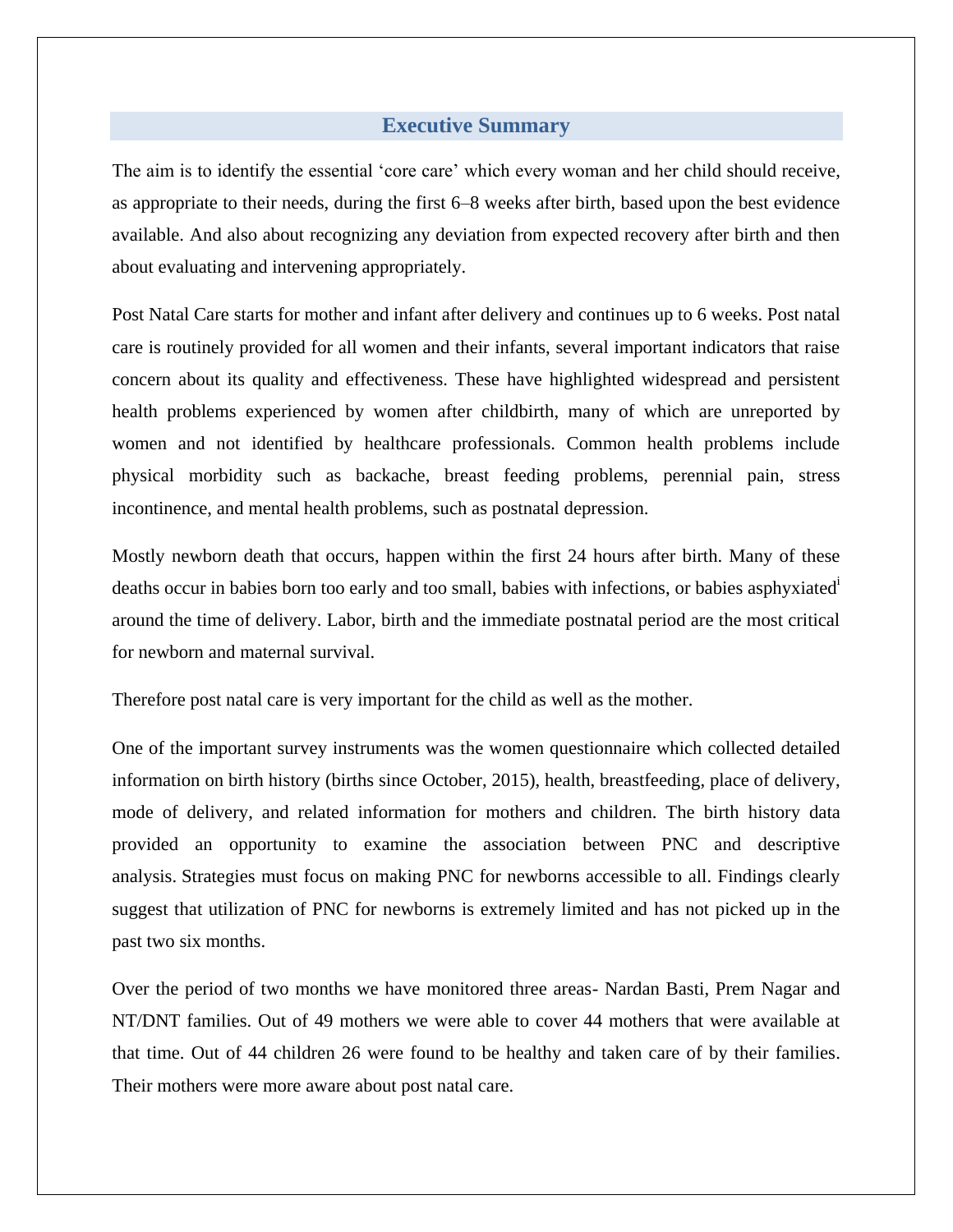#### <span id="page-7-0"></span>**Research question**

To understand the situation of post natal care in Nardan basti, Prem Nagar, NT/DNT areas

#### <span id="page-7-1"></span>**Objectives of the study**

- To Monitor the mothers and their children (below 7 months of age) and analyze the awareness they have regarding post natal care.
- To assess whether continuum care of the child is being taken at the family level or not
- To evaluate the existing status of post natal care in the community through collection of data from the primary care givers, ASHAs, ANMs etc.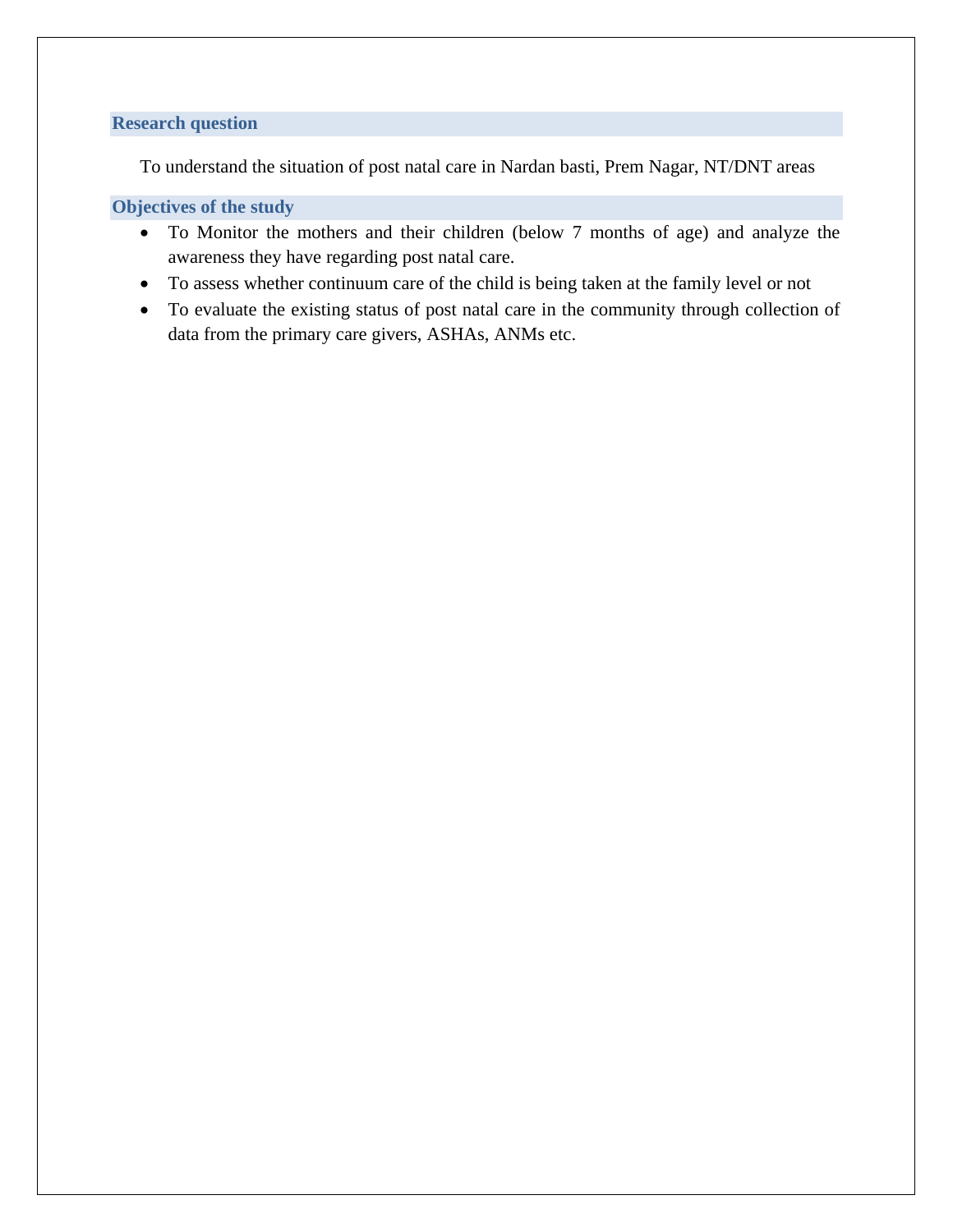#### **Organization Profile**

#### **Matri Sudha- A Charitable Trust [www.matrisudha.org](http://www.matrisudha.org/)**

Matri Sudha is a non-profit organization based in Delhi since 2001. Matri Sudha works on child rights issues with having multiple interventions ranging from grass root level, awareness, social action research. It ensures that the rights are identified, respected, protected and taken care of by every individual.

Mission - To make a platform on which all children realize their full potential to raise voices against injustice and inequality and upholding the dignity of children

#### **Child Rights and You [www.cry.org](http://www.cry.org/)**

Child Rights and You is a non-profit organization that aims to restore children's rights, established in 1979. Mainly focuses on 4 basic rights of survival, development, protection and participation as defined by United Nations Convention on Rights of the Child.

#### **Objectives**

- 1. Identifying the issue that causes child rights violation
- 2. Enables grassroots NGOs by providing them with funds, programme monitoring, building their skills, perspectives and capacities in addressing issues affecting children
- 3. Spreading awareness amongst local communities
- 4. Creating Awareness
- 5. Get public support from individuals and institutional partnerships
- 6. Enabling change by working towards ensuring children live, learn, play, express themselves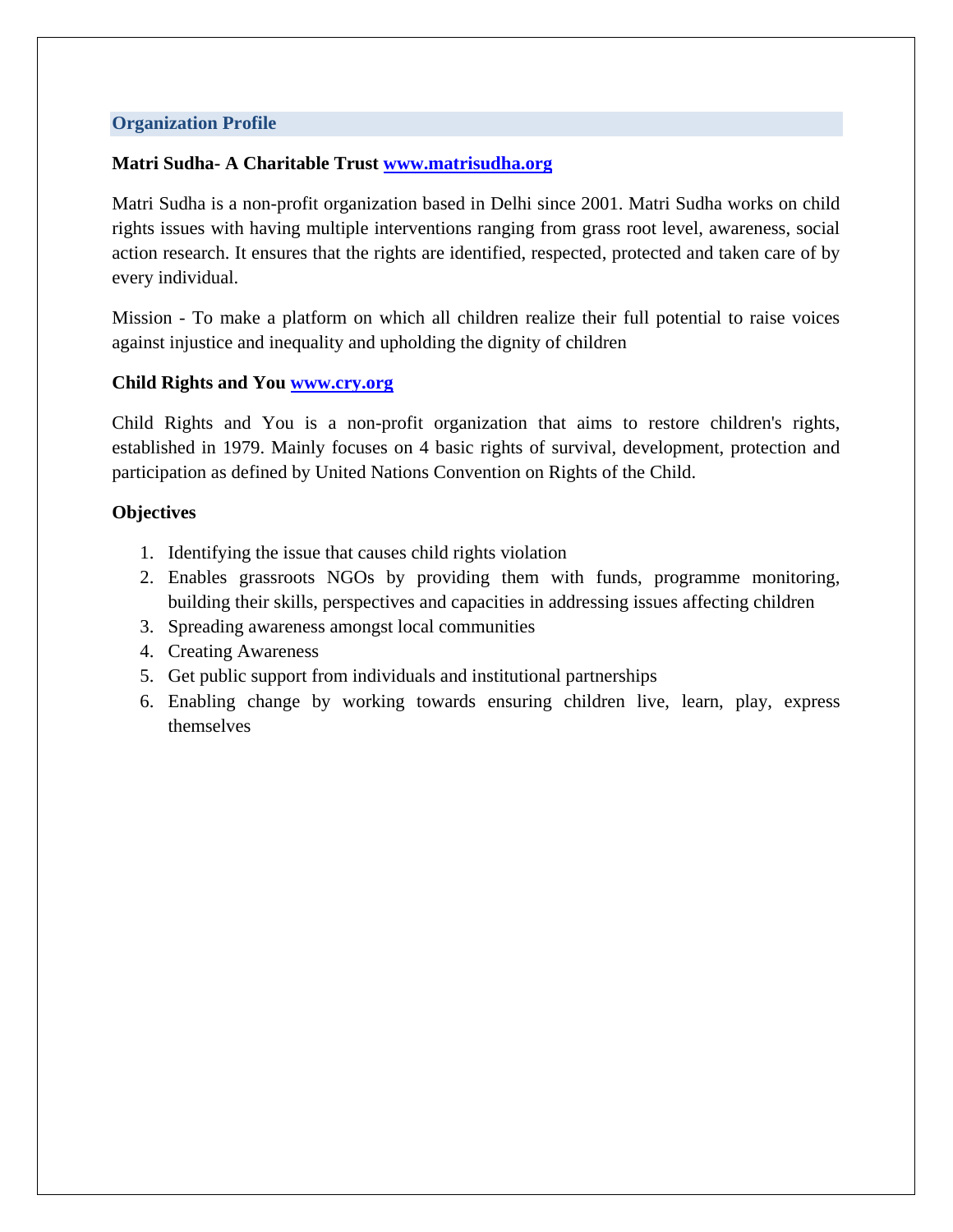#### <span id="page-9-0"></span>**Methodology**

#### <span id="page-9-1"></span>Study Area

South East Delhi (Nardan basti, Prem Nagar, NT/DNT area)

#### <span id="page-9-2"></span>Sample size

A total of 49 (44 mothers of children below six month, 4 ASHA workers and an

ANM)

#### <span id="page-9-3"></span>Study Design

Quantitative and Descriptive design.

#### <span id="page-9-4"></span>Inclusion Criteria

Easily available mothers of children up to 7 months of age are included.

#### <span id="page-9-5"></span>Exclusion Criteria

Those mothers who had their children above 7 months of age are excluded in study

#### <span id="page-9-6"></span>Type of data

Primary data has been collected through questionnaire.

#### <span id="page-9-7"></span>Timeline

The study took around 2 months for complete formation and evaluation of information that is between '4th April- $4<sup>th</sup>$  June 2016.

#### <span id="page-9-8"></span>Sampling

Stratified sampling has been performed until 50 sample size. We use data from all women who had given birth in the 6 month plan preceding the survey date irrespective of whether they delivered at home or at a health facility.

#### <span id="page-9-9"></span>**Tools**

Based on qualitative and quantitative type of data collection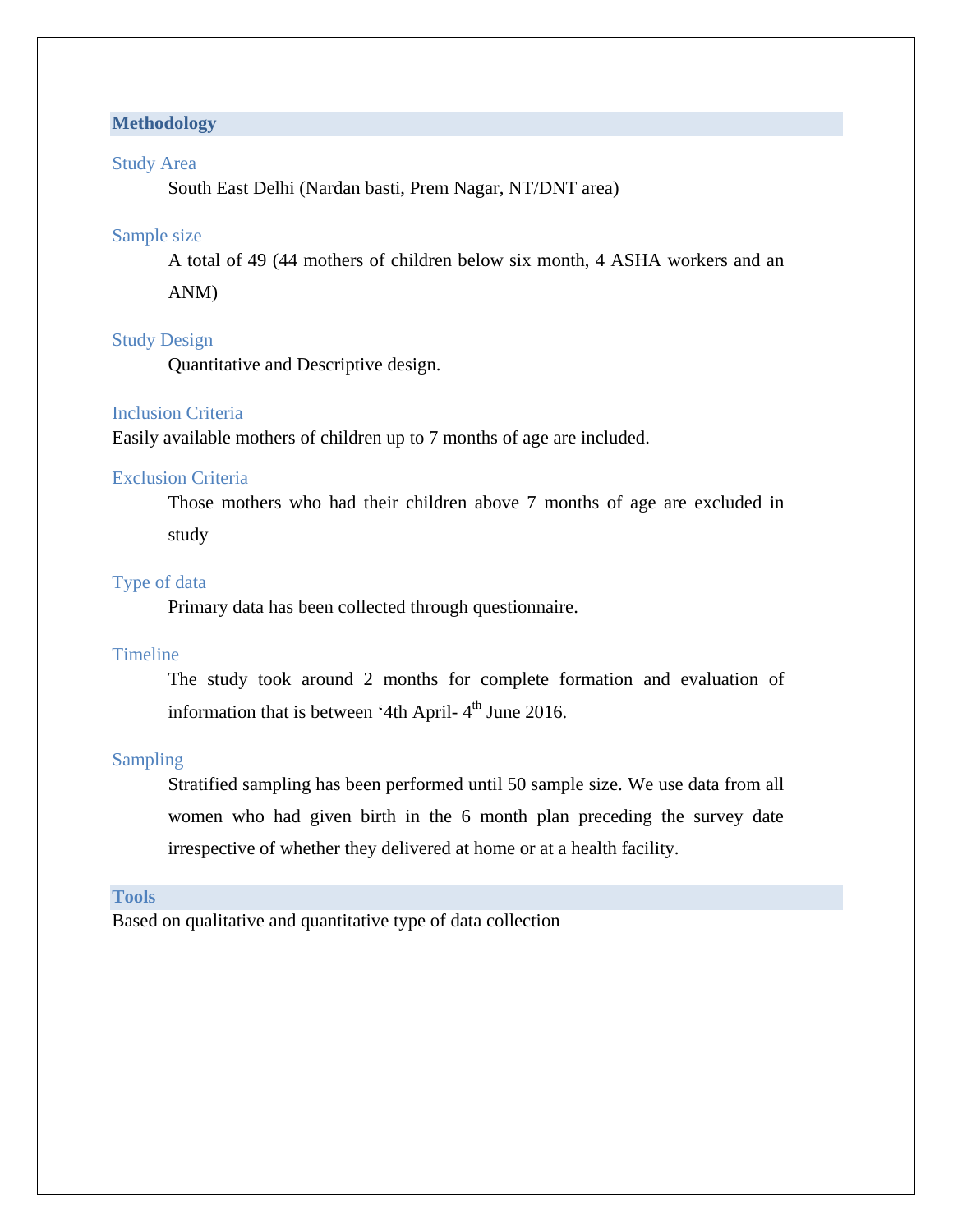#### <span id="page-10-0"></span>**Analysis Plan**

Descriptive Analysis has been done from the data obtained through questionnaire (tool) and it would be presented in graphs and percentage of the relevant outcomes of study. Software used for this analysis will be MS Excel package.

All the information obtained through the above descriptive analysis has been presented in form of Tables and Graphs which are as follows:

## **COMPARING AWARENESS REGARDING POST NATAL CARE IN MOTHERS HAVING CHILDREN (UPTO 7 MONTHS) IN NARDAN BASTI, PREM NAGAR, NT/DT AREAS.**

| <b>Total number of mothers surveyed</b> |  |  |  |  |
|-----------------------------------------|--|--|--|--|
| <b>Nardan Basti</b>                     |  |  |  |  |
| <b>Prem Nagar</b>                       |  |  |  |  |
| <b>NT/DNT</b> families                  |  |  |  |  |
|                                         |  |  |  |  |

| <b>Points to Remember</b>                                                                     |  |  |
|-----------------------------------------------------------------------------------------------|--|--|
| [Box 1]                                                                                       |  |  |
| 1. The ANM has an important role to play in reducing the MMR by fulfilling the role of a SBA: |  |  |

- providing comprehensive Antenatal Care (ANC) and Postnatal Care (PNC); identifying complications in a timely manner, and referring women with complications after basic management to a higher centre for further management
- 2. Track every pregnancy by name for provision of quality ANC, skilled birth attendance and postnatal services
- 3. If the woman receives the first dose of TT injection after 38 weeks of pregnancy, then the second dose may be given in the postnatal period, after a gap of four weeks
- 4. Measure the woman's blood pressure every postnatal visit. If it is high (more than 140/90 mmHg), check it again after four hours. If the situation is urgent, the blood pressure should be measured after one hour
- 5. To arrange for a postnatal visit within seven days of the delivery to track the mother's health and make it easier for her to obtain care, wherever necessary
- 6. To counsel the mother to initiate breastfeeding within half an hour to one hour of delivery and continue to breastfeed till 3–6 months, and promote family planning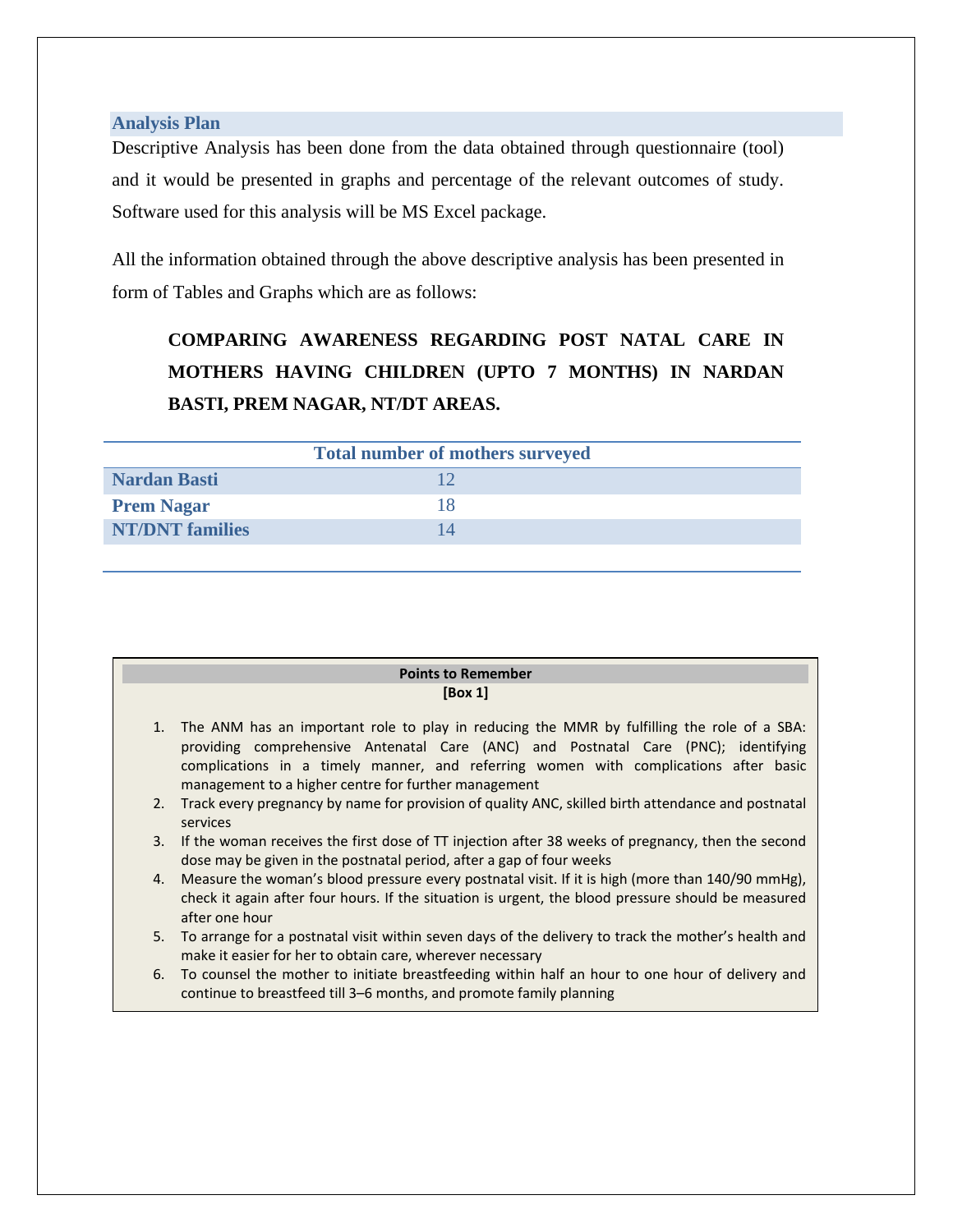## <span id="page-11-0"></span>**Findings**

| <b>Education</b>      | <b>NARDAN</b><br><b>BASTI</b> | <b>PREM</b><br><b>NAGAR</b> | NT/DNT |
|-----------------------|-------------------------------|-----------------------------|--------|
| <b>Primary</b>        |                               |                             |        |
| <b>Upper primary</b>  |                               |                             |        |
| <b>Secondary</b>      |                               |                             |        |
| <b>High secondary</b> |                               |                             |        |
| <b>Uneducated</b>     |                               |                             |        |

1. Level of Education of the surveyed mothers in their respective areas



All of the mothers in NT/DNT were found to be uneducated. While in Prem Nagar and Nardan Basti more females were educated till upper primary level.

## 2. Number of Male and Females children

| <b>Child</b>  | <b>Nardan Basti</b> | <b>Prem Nagar</b> | NT/DT |
|---------------|---------------------|-------------------|-------|
| <b>Male</b>   |                     |                   |       |
| <b>Female</b> |                     |                   |       |
|               |                     |                   |       |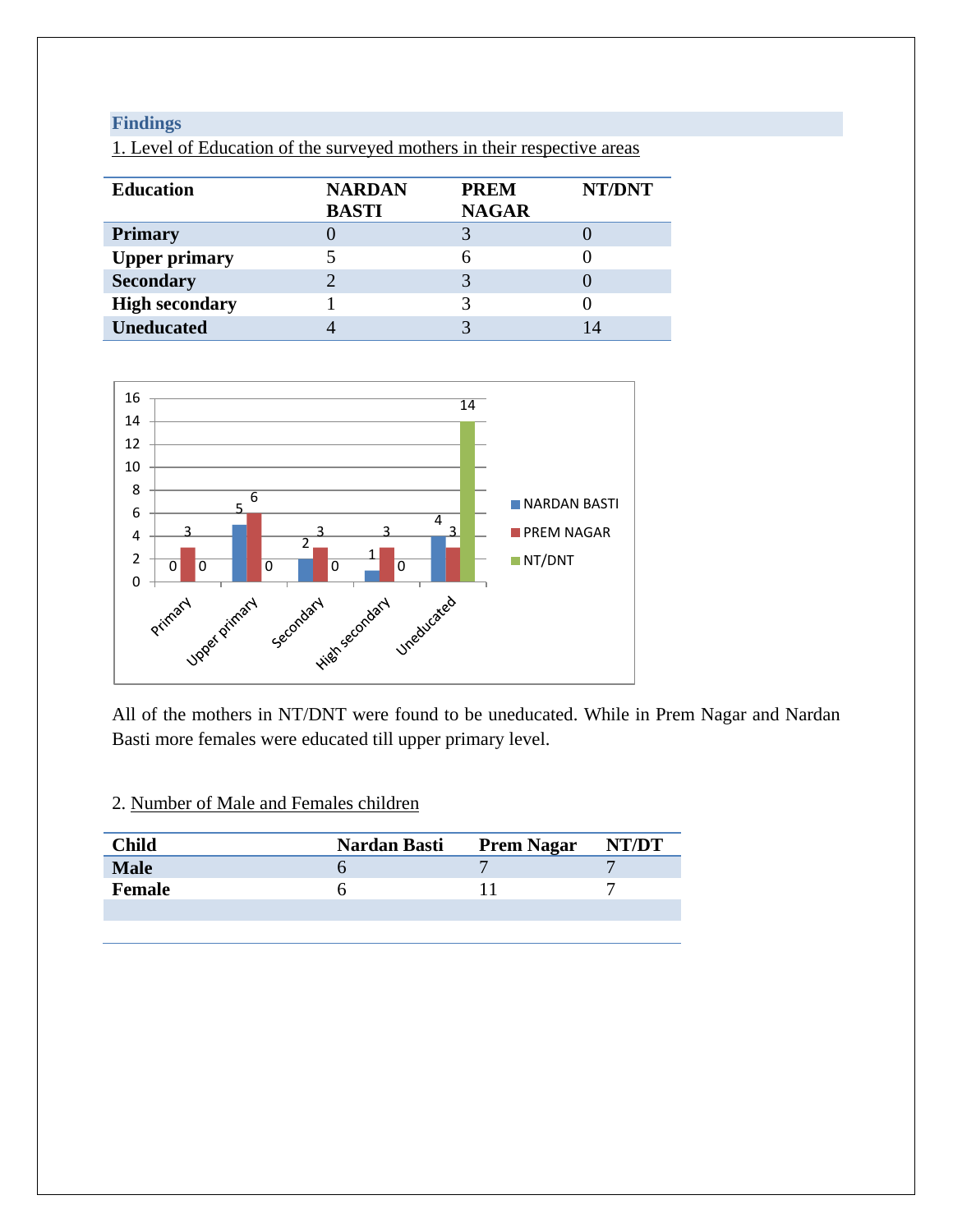

Number of female children are more in Prem Nagar. In Nardan basti and NT/DNT there is 1:1(female: male) ratio.

## 3. Total number of children registered after birth

|                 | Nardan Basti Prem Nagar NT/DT |  |
|-----------------|-------------------------------|--|
| <b>Children</b> |                               |  |



Only 21%(3 out of 14) children were registered after birth, while 83%(15 out of 18) children were registered in Prem Nagar and 100% registration were reported in Nardan basti

4. Number of women who got their pregnancy registered

| <b>Pregnancy Registered</b> | <b>NARDAN</b><br><b>BASTI</b> | <b>PREM</b><br><b>NAGAR</b> | NT/DNT |
|-----------------------------|-------------------------------|-----------------------------|--------|
| <b>Mothers</b>              |                               |                             |        |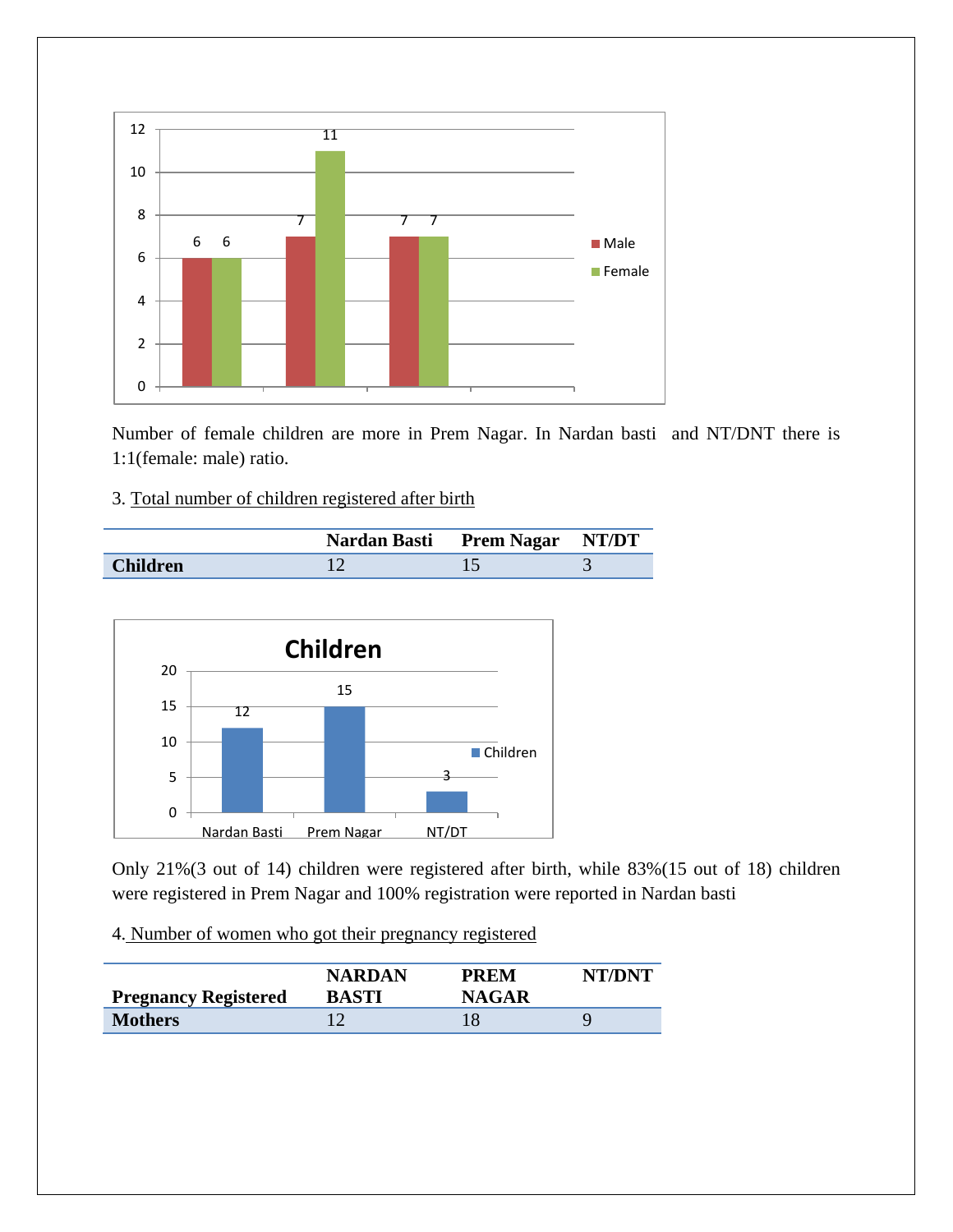

In NT/DNT only 50% women had registered their pregnancy, and 100% registration was reported in Nardan basti and Prem Nagar.

## 5. Place where they got their pregnancy registered

| <b>Place of Registration</b> | <b>NARDAN</b><br><b>BASTI</b> | <b>PREM</b><br><b>NAGAR</b> | NT/DNT |
|------------------------------|-------------------------------|-----------------------------|--------|
| PHC (ASHA worker)            | 3                             | 10                          |        |
| <b>Government Hospital</b>   | h                             |                             |        |
| <b>Private Hospital</b>      |                               |                             |        |
|                              |                               |                             |        |



In Prem Nagar and NT/DNT, more females got their pregnancies registered at PHCs, while females of Nardan basti went to government hospitals for registration.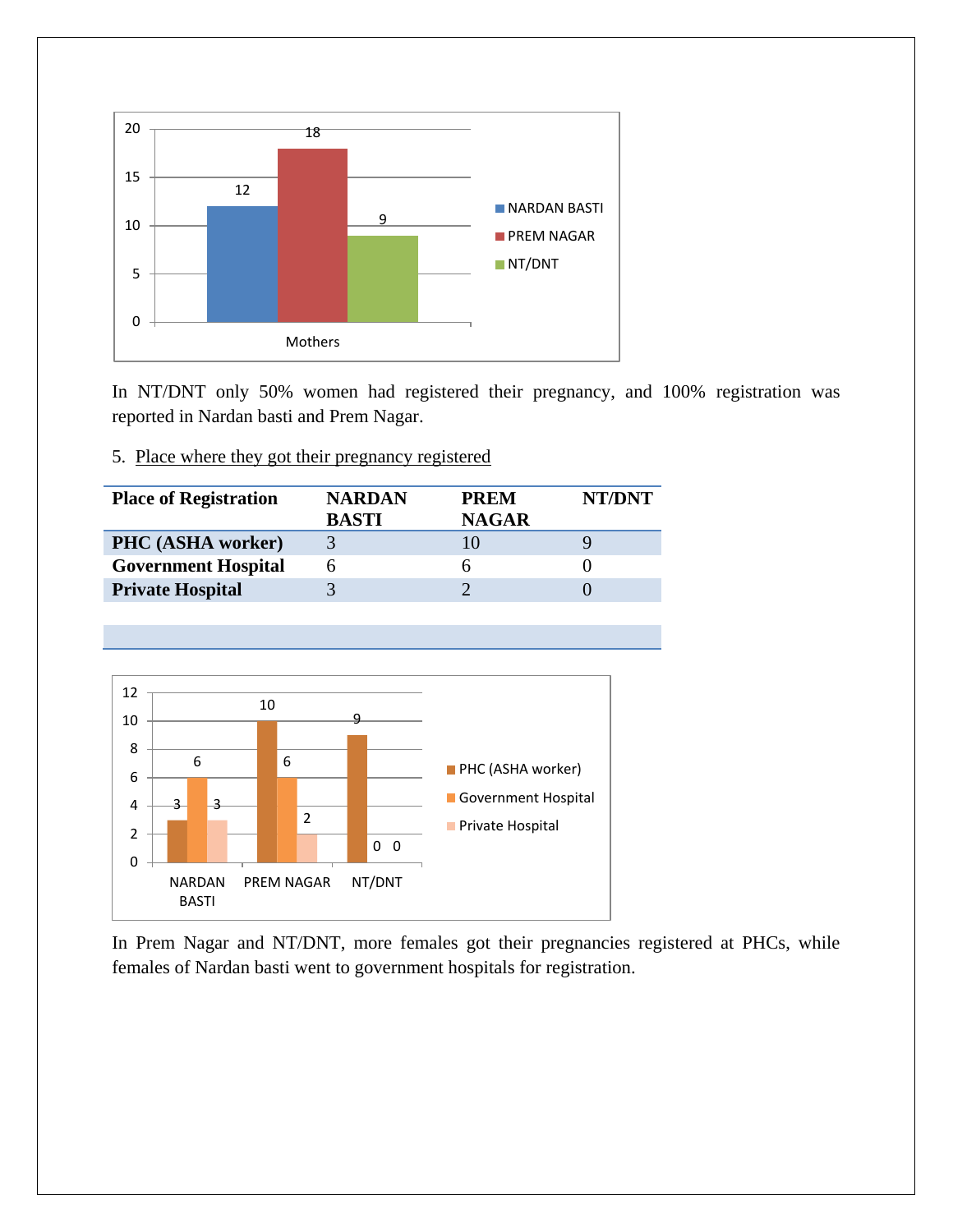7. Number of mothers who had complete four checkups done during pregnancy at an institution

|                          | <b>NARDAN BASTI</b> | <b>PREM NAGAR</b> | <b>NT/DNT</b> |
|--------------------------|---------------------|-------------------|---------------|
| <b>Four ANC Checkups</b> |                     |                   |               |



92% (11 out of 12) mothers had got their complete 4 checkups done in Nardan basti, 72% (13 out of 18) mothers in Prem Nagar, and only 7% mothers in NT/DNT had got their complete 4 checkups done during pregnancy.

#### 7. Number of Anemic cases recorded

|                      | <b>NARDAN BASTI</b> | PREM NAGAR | <b>NT/DNT</b> |
|----------------------|---------------------|------------|---------------|
| <b>Anemic cases</b>  |                     |            |               |
| <b>Total mothers</b> |                     |            |               |

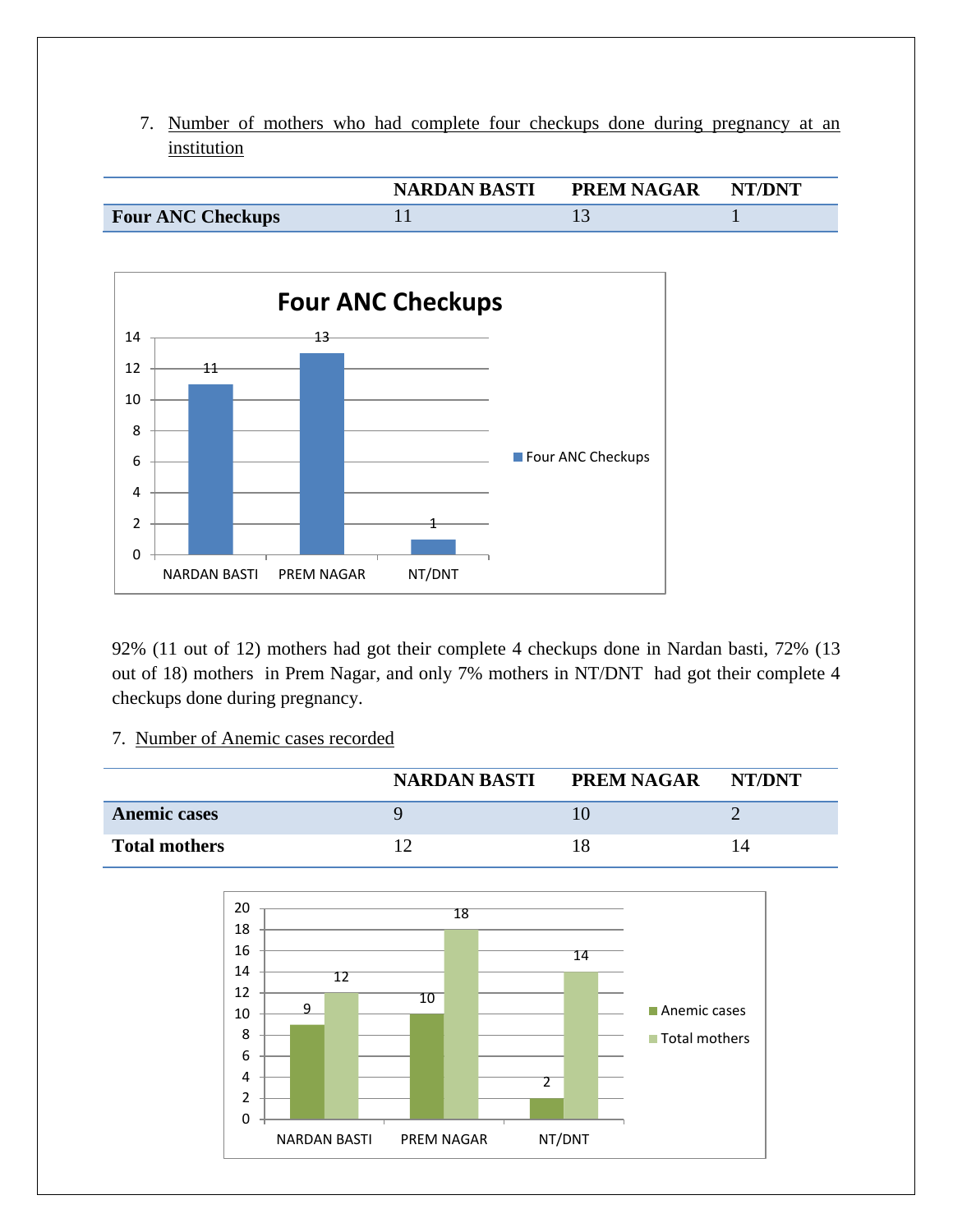*Anemia during pregnancy is especially a concern because it is associated with low birth weight, premature birth and maternal mortality.*

75% (9 out of 12) women were anemic in Nardan basti, 55.55 %(10 out of 18) in Prem Nagar, and only 2 women were anemic in NT/DNT as rest women had not got their pregnancy registered

8. Place of delivery

| <b>Place of Delivery</b> | <b>NARDAN BASTI</b> | <b>PREM NAGAR</b> | NT/DNT |
|--------------------------|---------------------|-------------------|--------|
| <b>Non-Institutional</b> |                     |                   |        |
| <b>Institutional</b>     |                     | 14                |        |
| Govt.                    |                     |                   |        |
| private                  |                     |                   |        |



92% of deliveries were non-institutional in NT/DNT, 16% (2 out of 12) deliveries in Nardan basti, and 22% (4 out of 18) in Prem Nagar.

#### 9. Number of mothers who were counseled after delivery

| <b>Mothers Undergone</b>         | <b>NARDAN BASTI</b> | <b>PREM NAGAR</b> | NT/DNT |
|----------------------------------|---------------------|-------------------|--------|
| <b>Counseling after delivery</b> |                     |                   |        |
|                                  |                     |                   |        |
|                                  | 12                  |                   |        |
| <b>Total Mothers</b>             |                     |                   |        |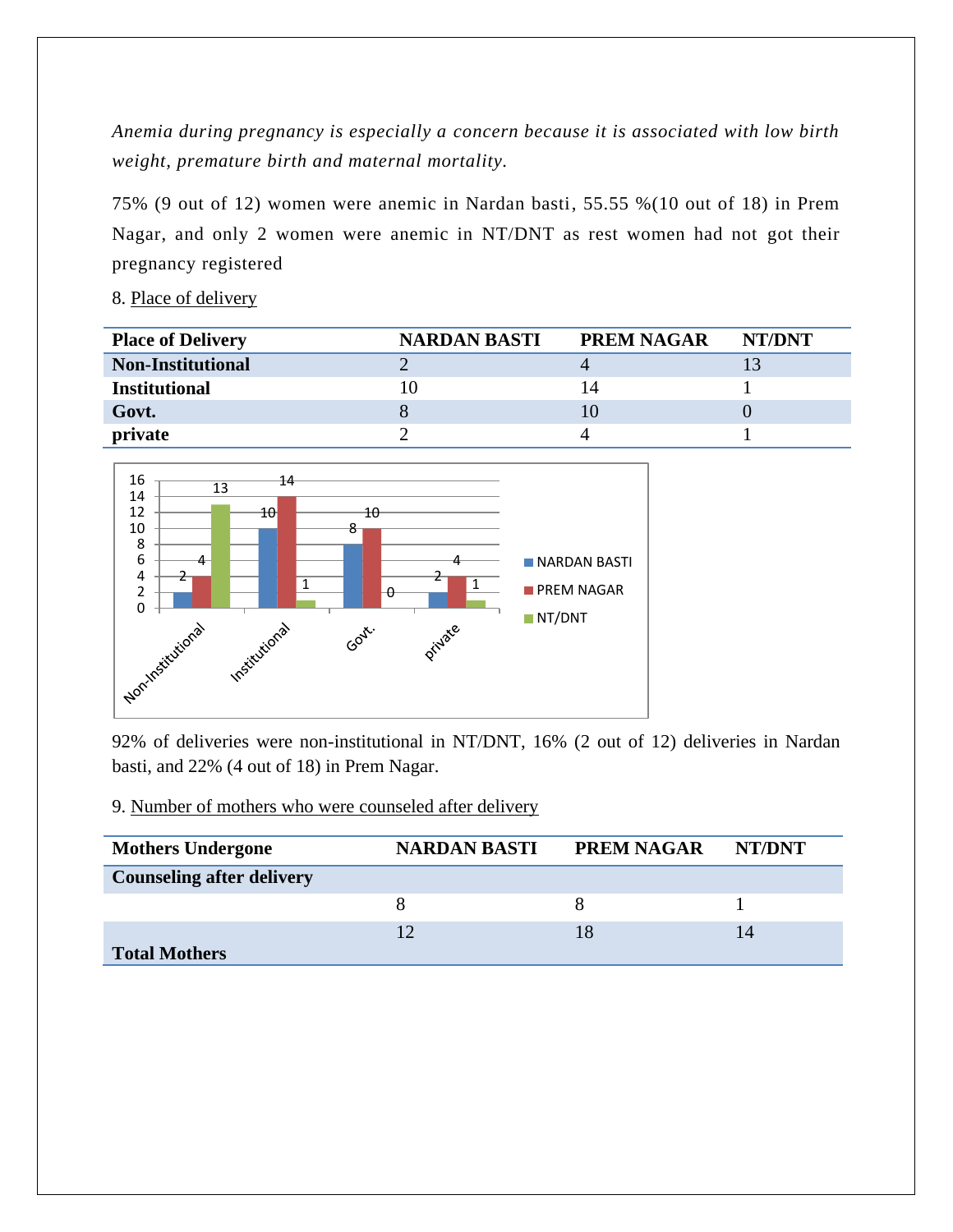

67% (8 out of 12) mothers were counseled about PNC in Nardan Basti, 44% (8 out of 18) in Prem Nagar, and only 7% (1 out of 14) in NT/DNT.

10. Number of children fed colostrum after birth



All children of Nardan Basti and Prem Nagar were fed colostrum within few hours of birth. In NT/DNT except for one child rest all were fed colostrum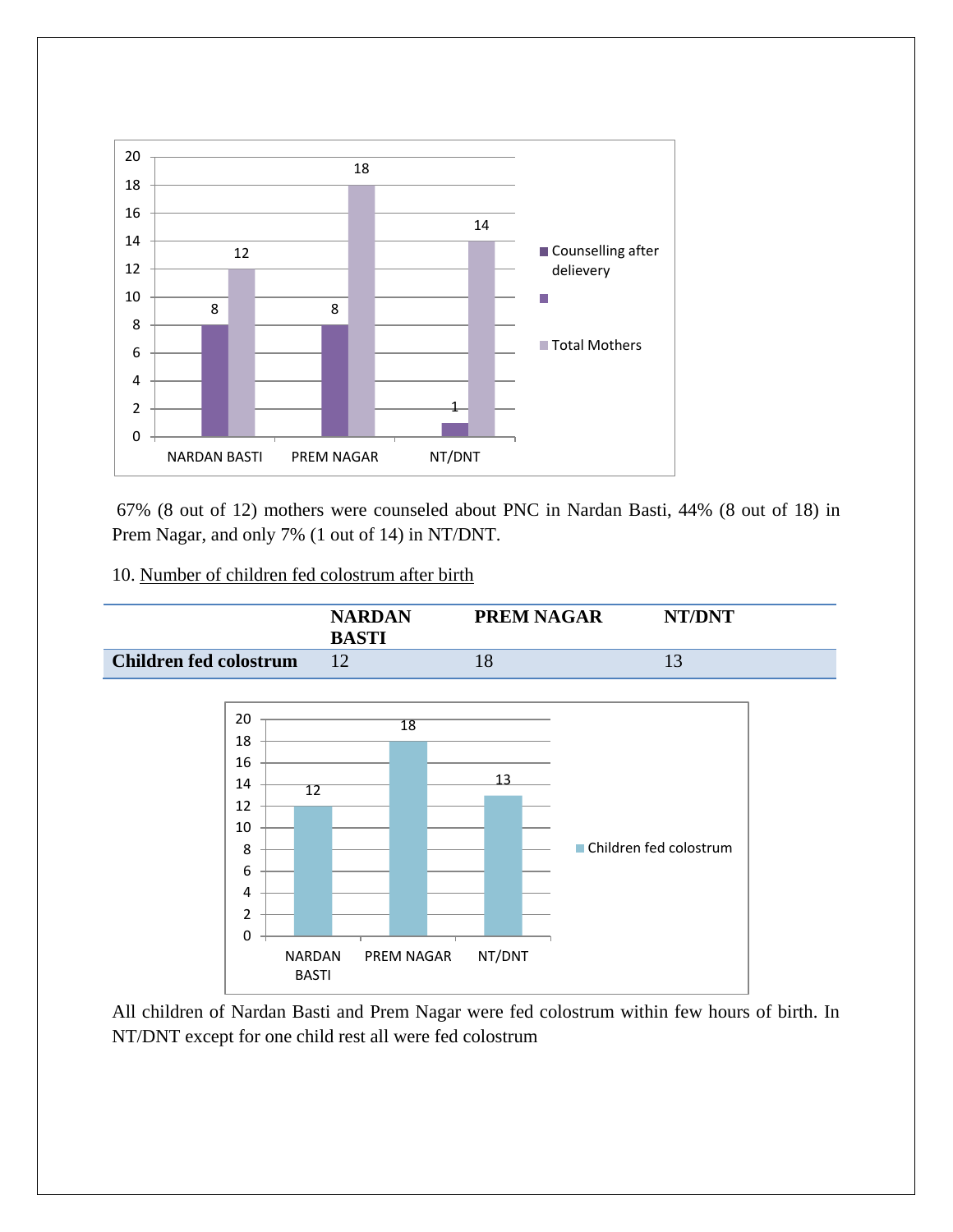## 11. Total number of children vaccinated

|                            | NARDAN BASTI | PREM NAGAR | NT/DNT |
|----------------------------|--------------|------------|--------|
| <b>Children vaccinated</b> |              |            |        |
| <b>Total Children</b>      |              |            |        |



In Nardan Basti 11 out of 12 children are vaccinated (i.e. 91%). In Prem Nagar 16 out 18 (i.e. 88%) and in NT/DNT 8 out of 14 (i.e.57%)

## 12. Number of children suffered from diarrhea, jaundice, pneumonia or any other disease

| <b>Children suffered from</b> | <b>NARDAN BASTI</b> | <b>PREM NAGAR</b> | NT/DNT |
|-------------------------------|---------------------|-------------------|--------|
| <b>Jaundice</b>               |                     |                   |        |
| <b>Diarrhea</b>               |                     |                   |        |
| Pneumonia                     |                     |                   |        |
| Any other disease             |                     |                   |        |

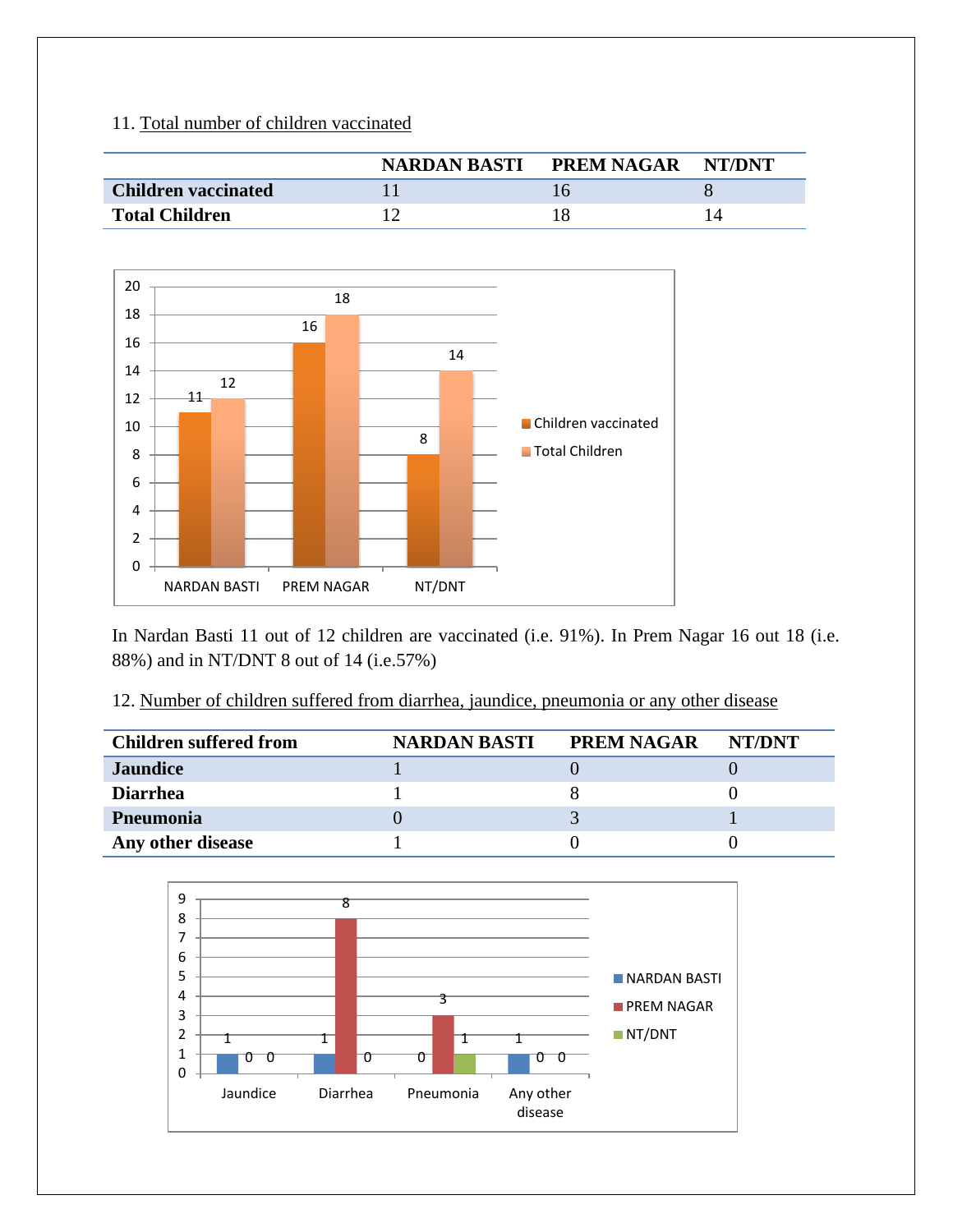Highest number of diarrhea and pneumonia cases was seen in Prem Nagar as compared to Nardan Basti and NT/DNT. No jaundice case was observed here in these two areas though

13. Number of mothers who took or received PNC visits

| <b>Mothers who took/Received</b> | <b>NARDAN BASTI</b> | <b>PREM NAGAR</b> | NT/DNT |
|----------------------------------|---------------------|-------------------|--------|
| <b>PNC</b> visits                |                     |                   |        |
|                                  |                     |                   |        |
| <b>Total Children</b>            |                     |                   |        |



66% mothers of Nardan Basti took PNC visits. 72% mothers of Prem Nagar took PNC visits and only 21%of NT/DNT mothers went for PNC visits

| Number and timing of post-partum visits by ANM/ASHA |                                                                   |                                   |
|-----------------------------------------------------|-------------------------------------------------------------------|-----------------------------------|
| [Table 1]                                           |                                                                   |                                   |
|                                                     | [Guidelines for ANM, Ministry of Health and Family Welfare, 2010] |                                   |
|                                                     | After home delivery/delivery at SC                                | After delivery at PHC/FRU         |
|                                                     |                                                                   | [woman discharged after 48 hours] |
|                                                     |                                                                   |                                   |
| <b>First visit</b>                                  | $1st$ day [within 24 hours]                                       | Not applicable                    |
| <b>Second visit</b>                                 | $3rd$ day after delivery                                          | $3rd$ day after delivery          |
| <b>Third visit</b>                                  | $7th$ day after delivery                                          | $7th$ day after delivery          |
| <b>Fourth visit</b>                                 | 6 weeks after delivery                                            | 6 weeks after delivery            |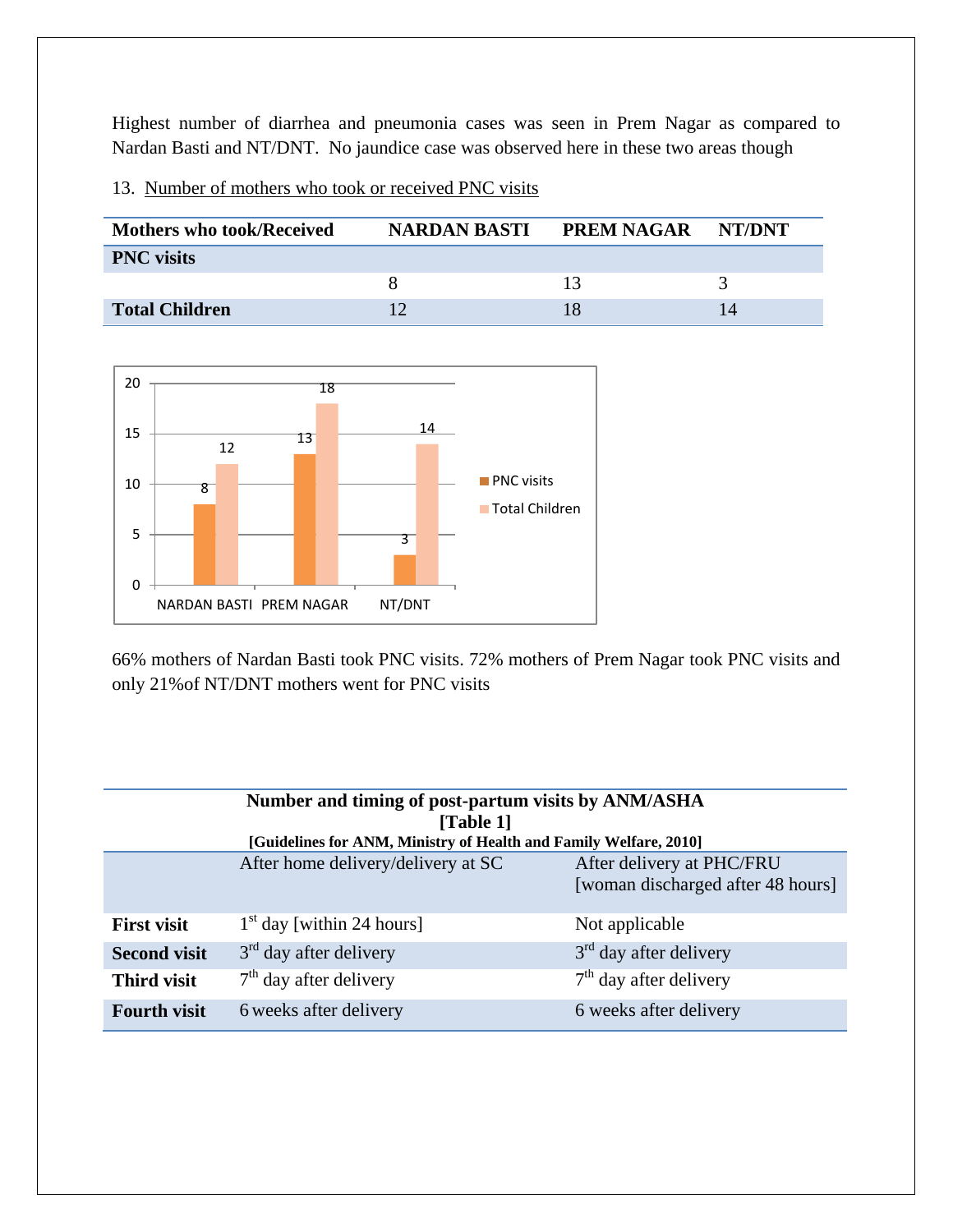## 14. Number of healthy children recorded

| <b>Healthy children</b> | <b>NARDAN BASTI</b> | <b>PREM NAGAR</b> | NT/DNT |
|-------------------------|---------------------|-------------------|--------|
|                         |                     |                   |        |
| <b>Total children</b>   |                     |                   |        |



All children in Nardan Basti were found to be healthy while only 77% children were seen healthy in Prem Nagar and none in NT/DNT.

ASHA Workers interviewed regarding the post natal care and their visits in areas of Nardan Basti, Prem Nagar, NT/DT

There were four ASHA Workers interviewed

- SEEMA
- SHANTA
- REENA
- LILAWATI

1. Number of pregnancy cases registered in last six months by them

| Number of pregnancy cases registered in the last 6 months |    |  |
|-----------------------------------------------------------|----|--|
| <b>SEEMA</b>                                              | 26 |  |
|                                                           |    |  |
| <b>SHANTA</b>                                             | 33 |  |
|                                                           |    |  |
| <b>REENA</b>                                              | 23 |  |
|                                                           |    |  |
| <b>LILAWATI</b>                                           | 25 |  |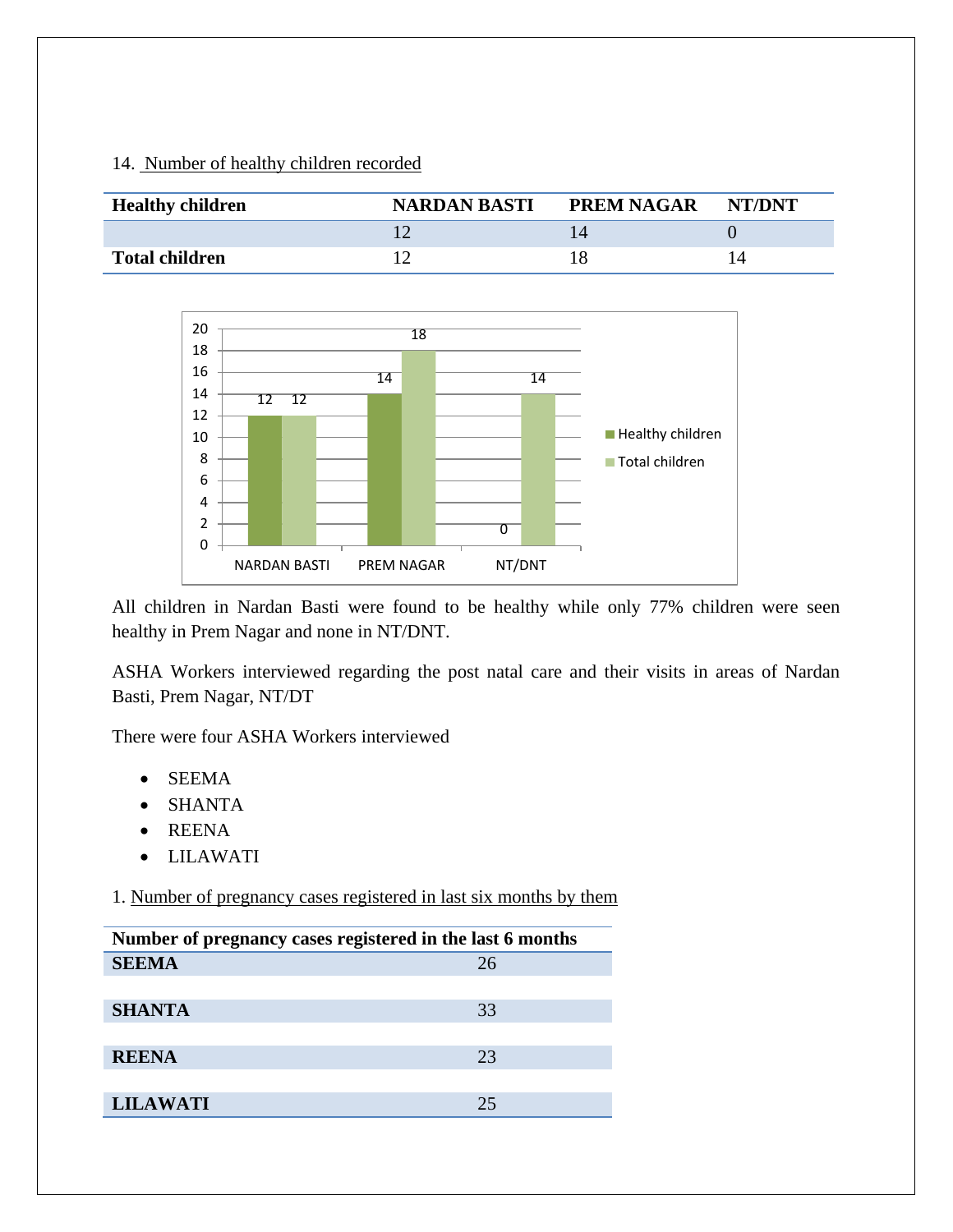

2. Number of dropped out cases in last six months

| Dropped out pregnancy cases |    |  |
|-----------------------------|----|--|
| <b>SEEMA</b>                |    |  |
|                             |    |  |
| <b>SHANTA</b>               | 15 |  |
|                             |    |  |
| <b>REENA</b>                |    |  |
|                             |    |  |
| <b>LILAWATI</b>             |    |  |



3. Any non-institutional deliveries in last six months recorded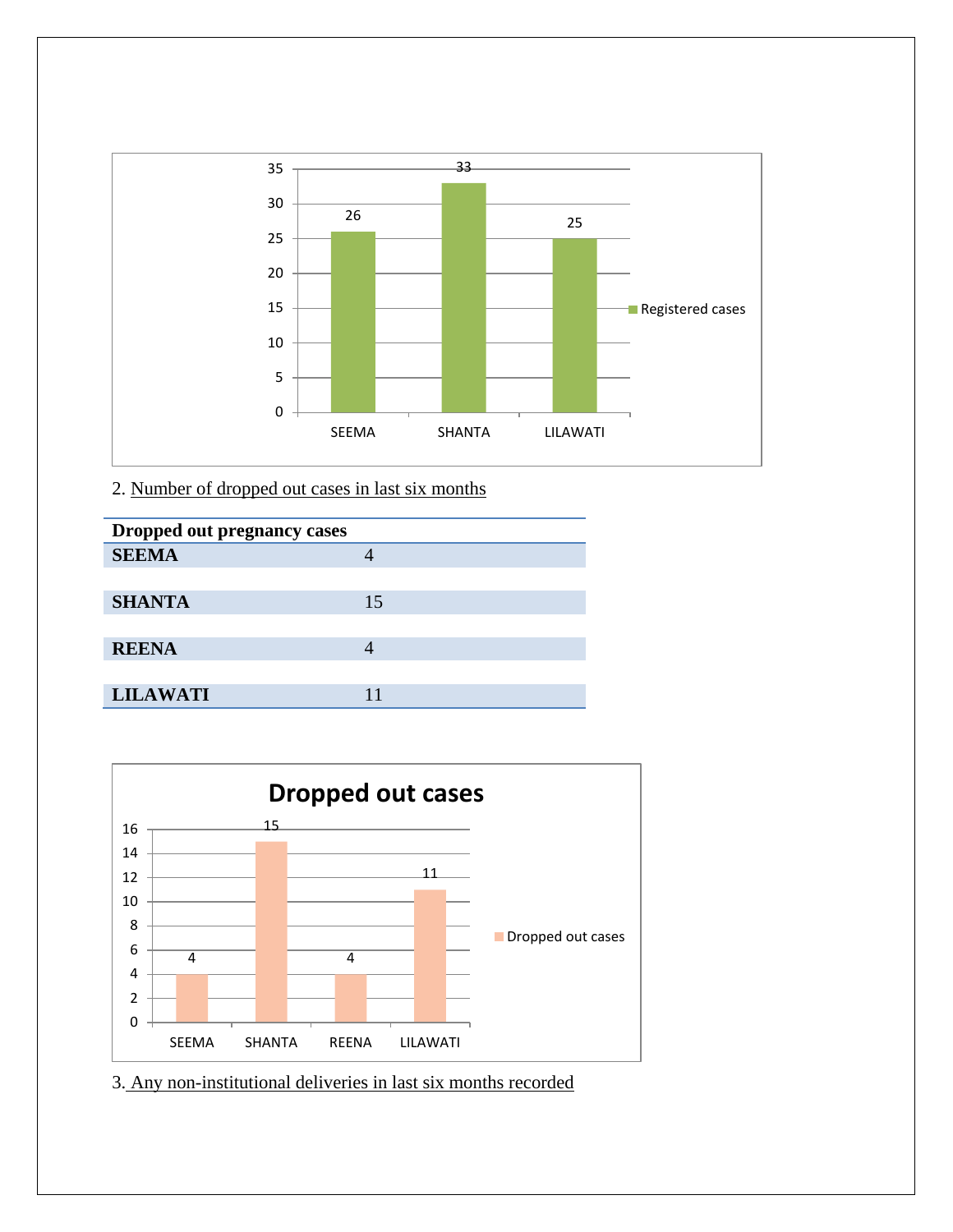| <b>SEEMA</b>    | <b>YES</b> |
|-----------------|------------|
| <b>SHANTA</b>   | <b>YES</b> |
| <b>REENA</b>    | <b>YES</b> |
| <b>LILAWATI</b> | NO.        |

| 4. Any maternal deaths in last six months? |
|--------------------------------------------|
|--------------------------------------------|

| <b>SEEMA</b> | NO |
|--------------|----|
|              |    |

SHANTA NO

REENA NO

LILAWATI NO

4. Number of post natal cases missed out?

|                 | cases             |
|-----------------|-------------------|
| <b>SEEMA</b>    | $\mathbf{\Omega}$ |
| <b>SHANTA</b>   | 2                 |
| <b>REENA</b>    |                   |
| <b>LILAWATI</b> | Q                 |



5. Any cases referred to higher institutions?

| <b>SEEMA</b>    |                   |
|-----------------|-------------------|
| <b>SHANTA</b>   |                   |
| <b>REENA</b>    | $\mathbf{\Omega}$ |
| <b>LILAWATI</b> | $\mathbf{\Omega}$ |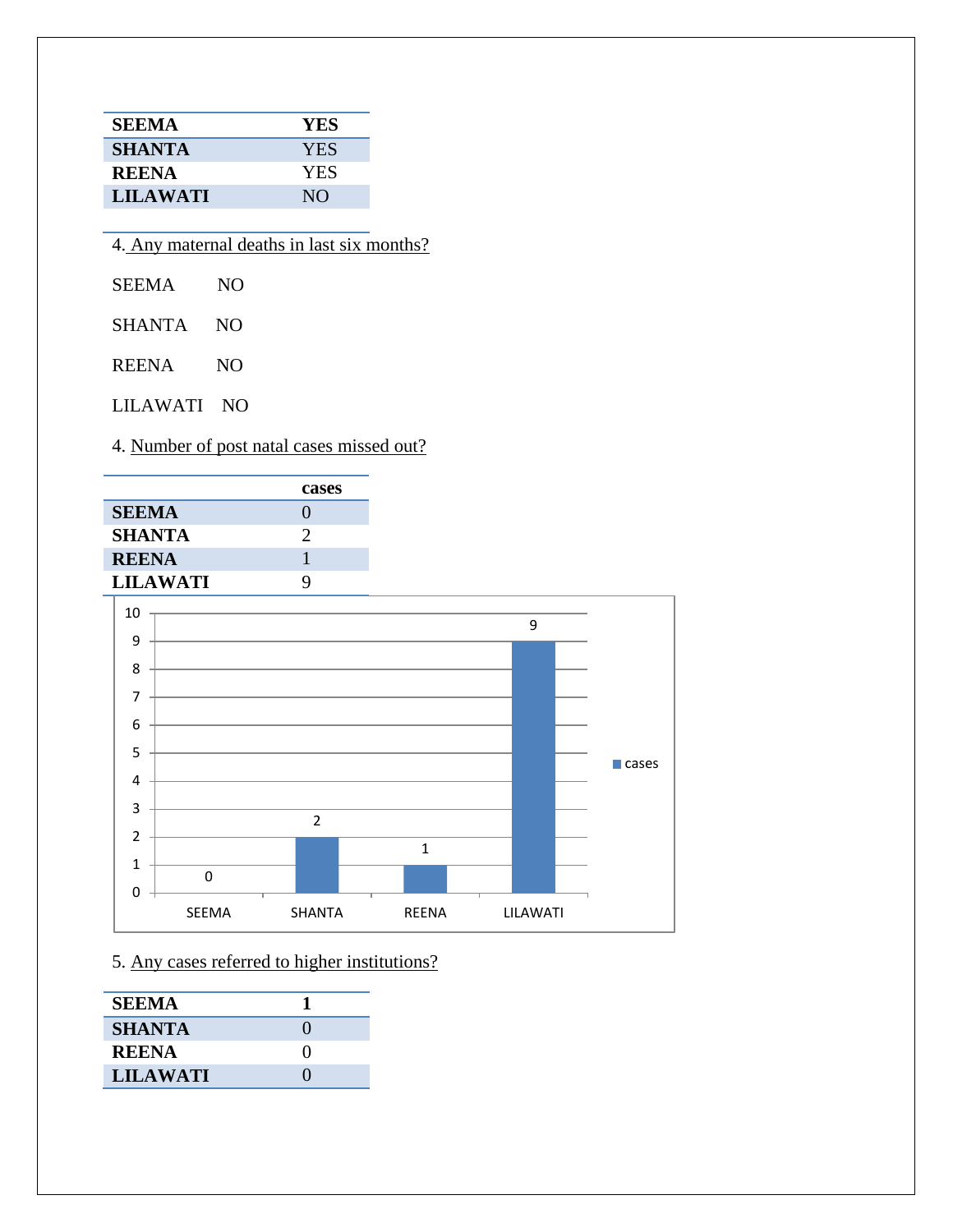

The ANM of Nardan Basti, Prem Nagar, NT/DT was also interviewed and it was observed that she regularly supervises all the ASHA Workers in that area and keeps all the PNC records in her register.

On interviewing the Medical officer of the area it was observed all services like ante natal care, post natal care, immunization, family planning procedures, OPD services are available in PHC.

Mostly ANC cases are observed as compared to PNC cases. The limitations which they face on daily basis are usually about diagnostic techniques e.g. Ultrasound is not available; females are referred to higher institutions. Tests like HIV, TSH, are also not available which are very important for pregnant women.

#### <span id="page-22-0"></span>**Limitations of the study**

- Few families were unavailable and out of reach so could not be included in the study
- Not many mothers were aware about the post natal care and practices.
- Very few went for PNC visits and instead depended on ASHAs to visit them
- Many mothers were not counseled on feeding and child care practices

#### <span id="page-22-1"></span>**Findings**

- 1. Families of Nardan Basti and Prem Nagar are found to be much more aware about post natal care and children were healthy as compared to NT/DNT area where none of the 14 children (within 6 months of age) were healthy.
- 2. ASHA Workers have been active in their work and regular visits and have been following "six-clean methods"<sup>ii</sup> in cases of home deliveries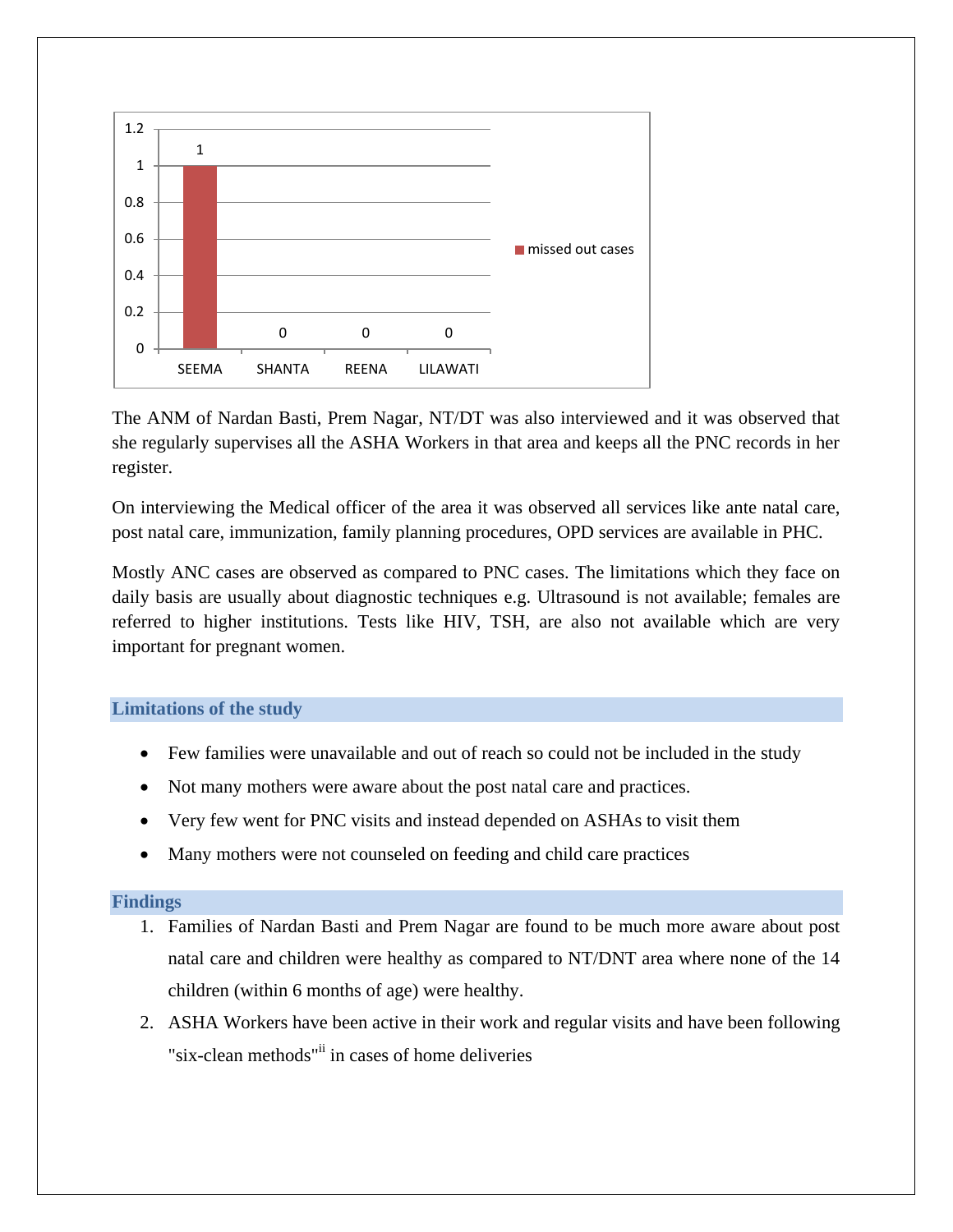- 3. Few people still believe in non-institutional deliveries<sup>iii</sup> in Prem Nagar and Nardan Basti while in NT/DNT area there were mostly non-institutional deliveries been observed (except one). Most of the Children were not vaccinated in NT/DNT families
- 4. Follow-ups in context to post-natal care were missing
- 5. In fact very few females went for complete rounds of checkup at hospital or institution during pregnancy.
- 6. The ANM has been regularly supervising the ASHA workers and maintaining a record regarding PNC visits.
- 7. Few dropped-out pregnancy cases have also been noticed in the last six months.
- 8. No maternal deaths have been observed in the last six months in these areas.

#### <span id="page-23-0"></span>**Key Suggestions**

- Educating mothers regarding the importance of post natal care especially those who require immediate attention
- Provide counseling on breast feeding, maternal nutrition, and infant immunization
- Easy access to healthcare services
- Newborns born in health facilities should not be sent home in the crucial first 24 hours of life, and postnatal visits should be scheduled
- For all home births a visit to a health facility for postnatal care as soon as possible after birth is recommended
- In high mortality settings and where access to facility based care is limited, at least two home visits for all home births: the first visit should occur within 24 hours from birth and the second visit on day 3. If possible, a third visit should be made before the end of the first week of life
- Basic care for all newborns should include promoting and supporting early and exclusive breastfeeding, keeping the baby warm, increasing hand washing and providing hygienic umbilical cord and skin care, identifying conditions requiring additional care and counseling on when to take a newborn to a health facility
- Newborns and their mothers should be examined for danger signs<sup> $v$ </sup> at home visits
- At the same time, families should be counseled on identification of these danger signs and the need for prompt care seeking if one or more of them are present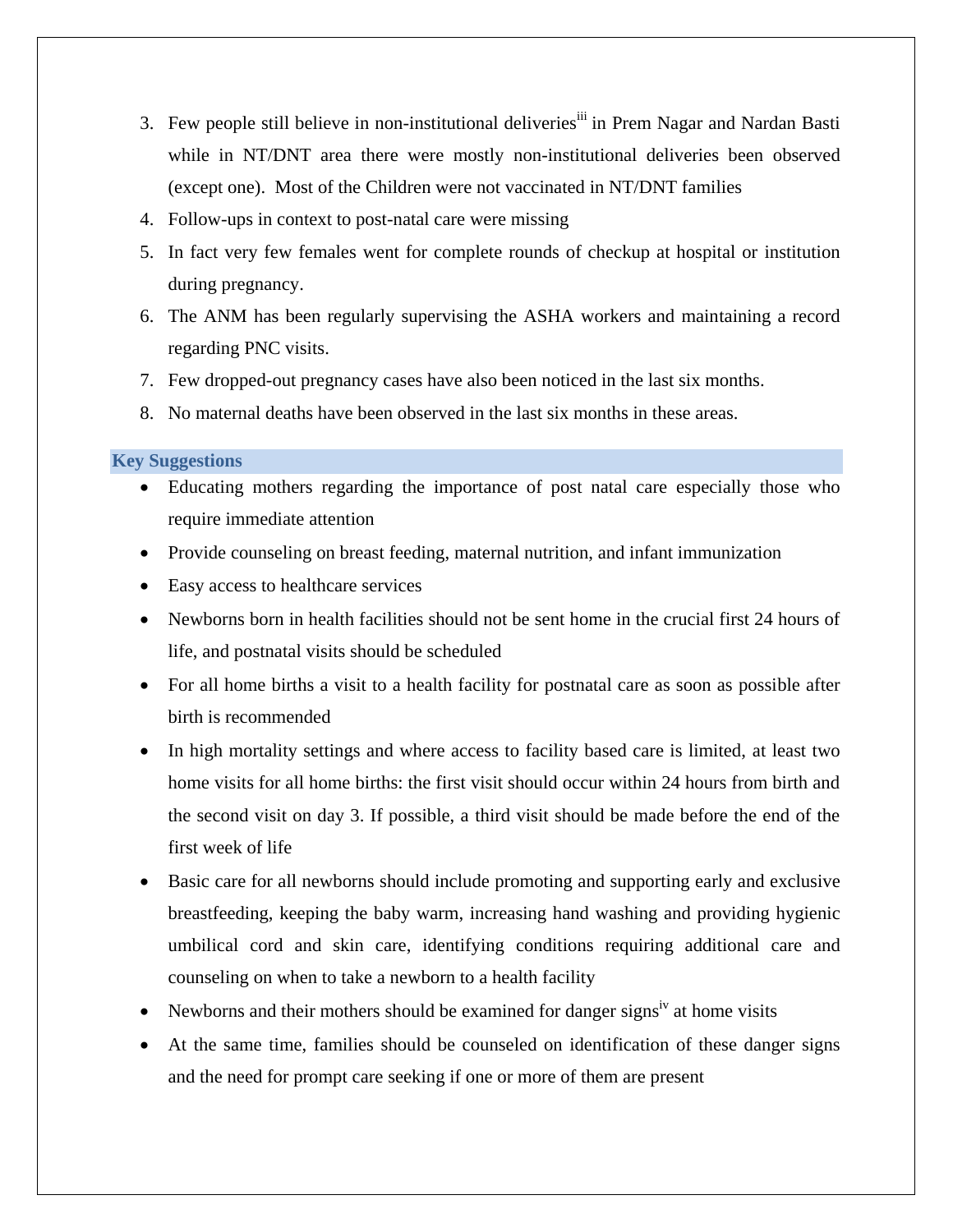#### <span id="page-24-0"></span>**Conclusion**

Results from the survey indicate that only 35% of the newborns received any Post Natal care check-up within 24 hours of birth. Around 40% of the babies did, however eventually receive two or more check-ups within the first 10 days after birth.

From the above data we can conclude that awareness regarding Post Natal Care is more in Prem Nagar followed by Nardan Basti, and least in NT/DNT.

Also the children in Nardan basti and Prem Nagar are healthy as compared to NT/DNT families; this is because of the following reasons:

- 1. Illiteracy among NT/DNT population.
- 2. Lack of education among the women regarding their own health during pregnancy and after delivery, and also regarding their child's health

Postnatal mothers do not have adequate knowledge on areas like early and exclusive breast feeding, colostrum feeding, they have not much satisfactory knowledge in areas like hand washing, danger signs etc in NT/DNT area as compared to Nardan basti and Prem Nagar.

<span id="page-24-1"></span>While comparing knowledge with practice regarding newborn care, practice does not looks better in many areas. Thus more focus is needed over here regarding Post Natal Care.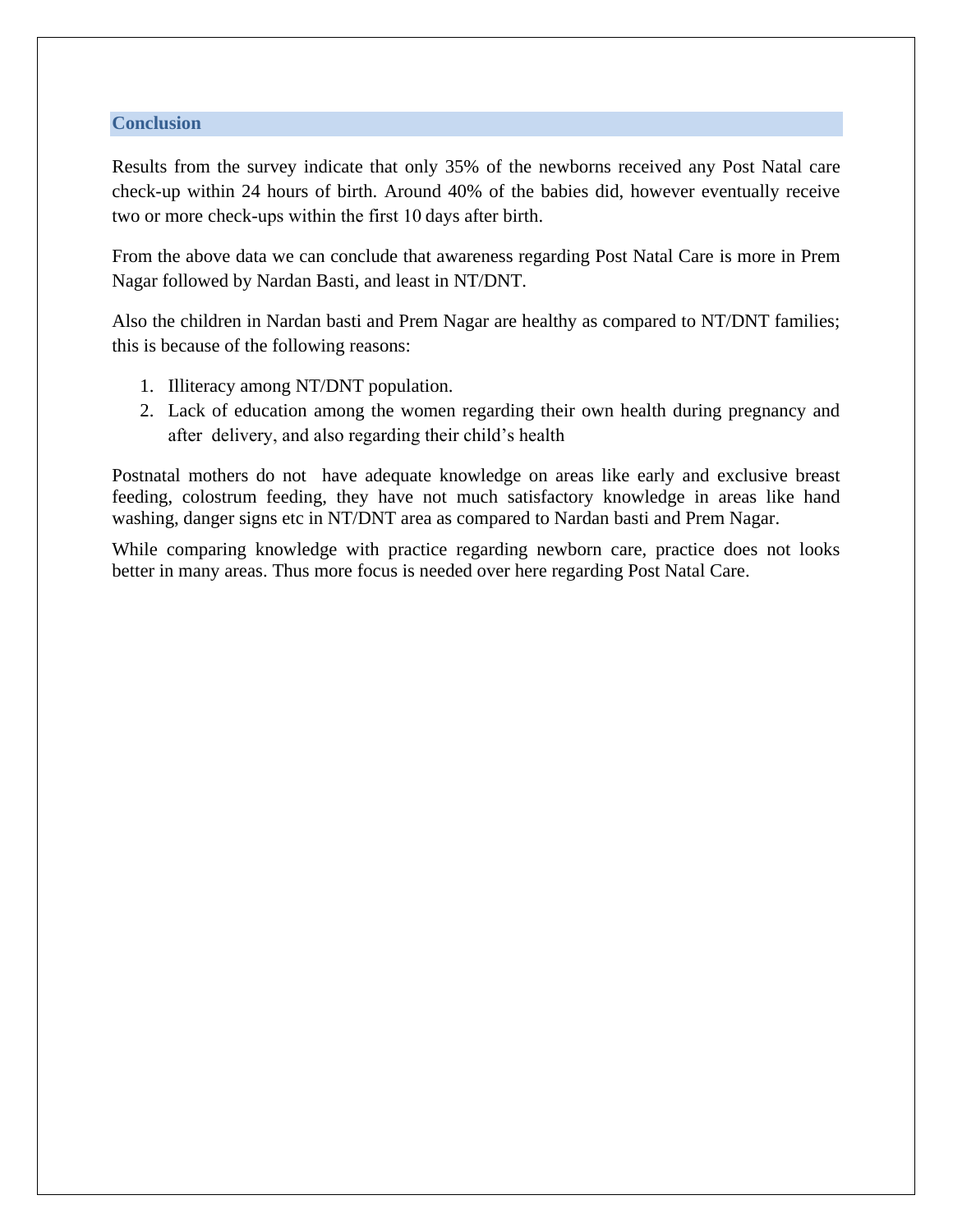## **Annexure- Questionnaire**

| 2. |                                                                |     |              |                                                            |                         |           |
|----|----------------------------------------------------------------|-----|--------------|------------------------------------------------------------|-------------------------|-----------|
|    |                                                                |     |              |                                                            |                         |           |
| 4. |                                                                |     |              |                                                            |                         |           |
| 5. |                                                                |     |              |                                                            |                         |           |
| 6. |                                                                |     |              |                                                            |                         |           |
|    |                                                                |     |              |                                                            |                         |           |
|    | a. Gender [Male/Female]                                        |     |              |                                                            |                         |           |
|    | b. Age [in months]                                             |     |              |                                                            |                         |           |
|    |                                                                |     |              |                                                            |                         |           |
| 9. | Did you register your pregnancy?                               |     |              |                                                            |                         |           |
|    | a. Yes                                                         |     |              |                                                            |                         |           |
|    | b. No                                                          |     |              |                                                            |                         |           |
|    | Reason                                                         |     |              |                                                            | for non-registration of | pregnancy |
|    |                                                                |     |              |                                                            |                         |           |
|    |                                                                |     |              |                                                            |                         |           |
|    |                                                                |     |              |                                                            |                         |           |
|    |                                                                |     |              |                                                            |                         |           |
|    | 10. Where did you register your name at the time of pregnancy? |     |              |                                                            |                         |           |
|    |                                                                |     |              |                                                            |                         |           |
|    |                                                                |     |              | a. ASHA Worker [nearest Primary Health Centre]             |                         |           |
|    | b. Government Hospital                                         |     |              |                                                            |                         |           |
|    | c. Private Hospital                                            |     |              |                                                            |                         |           |
|    |                                                                |     | d. Any other |                                                            |                         |           |
|    |                                                                |     |              | 11. Have you ever had any checkups done during pregnancy?  |                         |           |
|    | a. Yes                                                         |     |              |                                                            |                         |           |
|    | b. No                                                          |     |              |                                                            |                         |           |
|    | 12. Where                                                      | did | you          | get these                                                  | check-up                | done?     |
|    |                                                                |     |              |                                                            |                         |           |
|    |                                                                |     |              |                                                            |                         |           |
|    |                                                                |     |              |                                                            |                         |           |
|    |                                                                |     |              | 13. Number of check-ups done during the time of pregnancy? |                         |           |
|    | a. One<br>b. Two                                               |     |              |                                                            |                         |           |
|    | c. Three                                                       |     |              |                                                            |                         |           |
|    | d. Four                                                        |     |              |                                                            |                         |           |
|    |                                                                |     |              |                                                            |                         |           |
|    | 14. Were you anemic during the time of pregnancy?<br>a. Yes    |     |              |                                                            |                         |           |
|    | b. No                                                          |     |              |                                                            |                         |           |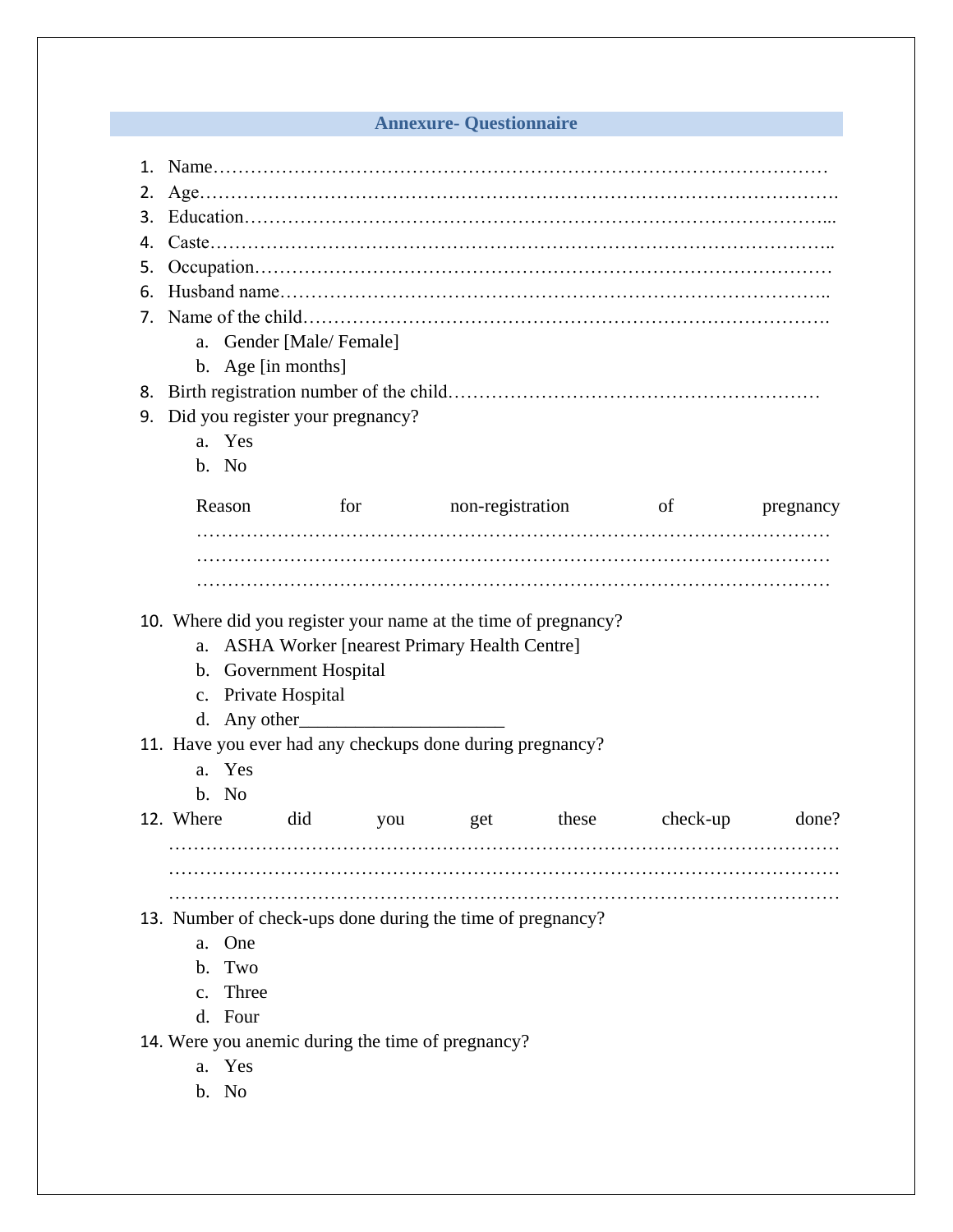| 15. Were IFA tablets provided to you?<br>a. Yes<br>b. No<br>16. Did you consume complete dose of IFA Tablets?<br>a. Yes<br>b. No                |  |
|-------------------------------------------------------------------------------------------------------------------------------------------------|--|
| 18. Is this your first pregnancy?<br>a. Yes                                                                                                     |  |
| 19. Number of live births M -AGE///F////<br>20. Did you get TT dose during first pregnancy or Booster dose during second or third<br>pregnancy? |  |
| 21. Was it<br>an institutional delivery or non-institutional?                                                                                   |  |
| any maternal benefit in terms of allowances?<br>23. Did<br>receive<br>you<br>26. Any neo-natal or infant death occurs?<br>a. Yes<br>b. No       |  |
|                                                                                                                                                 |  |
| undergo any counseling after delivery? And by whom?<br>27. Did you                                                                              |  |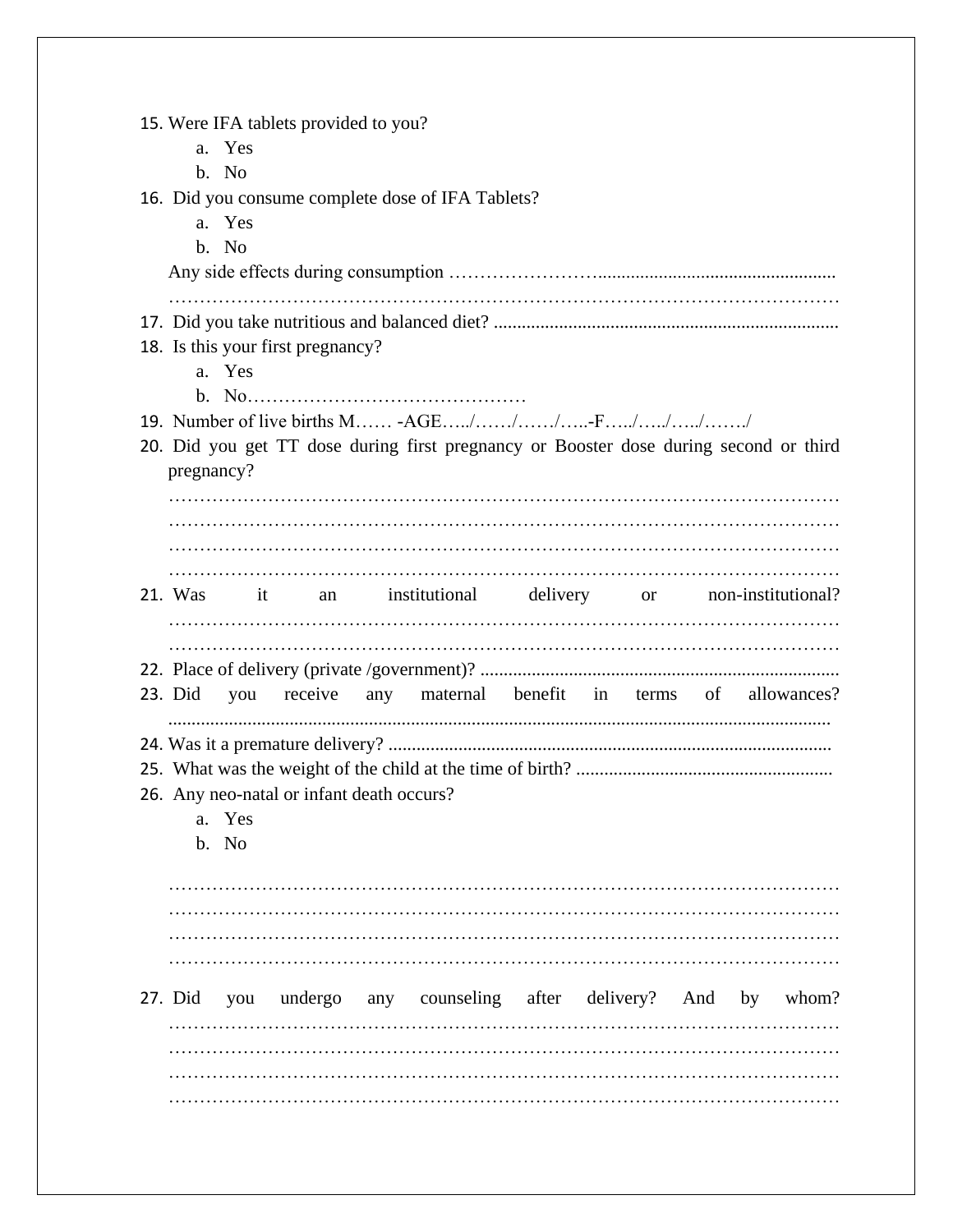28. Was skin to skin contact developed among mother and child after birth?

- a. Yes
- $h. No$

29. Was colostrum given to the baby?

- a. Yes
- b. No

|          |     |            |              |  |      |     | 30. Was anything else given to the baby except colostrum? |
|----------|-----|------------|--------------|--|------|-----|-----------------------------------------------------------|
| 31. When | did | <b>VOU</b> | first breast |  | feed | the | baby?                                                     |
|          |     |            |              |  |      |     |                                                           |

#### 32. Any complication that occurred during breast feeding?

- a. Yes
- b. No
- 33. Are your you breastfeeding child and how many times a  $day?$ 34. Was bath given to the baby immediately after birth? If No, then when was it given?

#### 

| <b>BCG</b><br>$\sim$ | OPVf         | $\mathbf{v}$<br>. .<br>$\mathbf{L}$ |  |
|----------------------|--------------|-------------------------------------|--|
| $\mathbf{p}$<br>vı   | $\mathbf{D}$ | UР<br>11D                           |  |

- 36. Did the child suffered from
	- a Diarrhea
	- **h** Pneumonia
	- c. Jaundice

If yes, what measures were taken to treat the baby? How long did it last?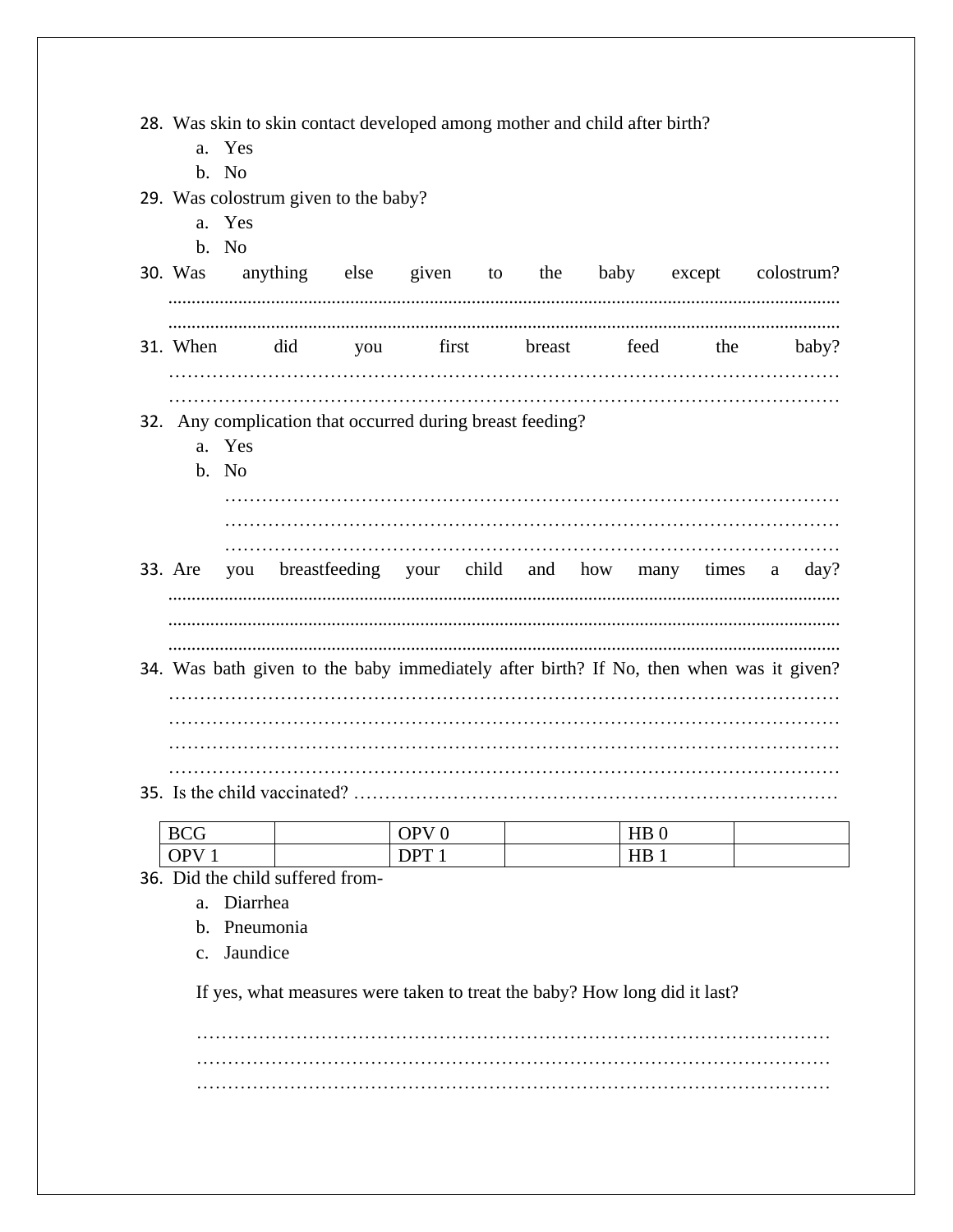| What |                                 | measures |  | were taken |  |                                                                                |      | it? |
|------|---------------------------------|----------|--|------------|--|--------------------------------------------------------------------------------|------|-----|
|      |                                 |          |  |            |  | to to                                                                          | cure |     |
|      |                                 |          |  |            |  | 38. How many PNC visits you took? And how frequently and when?                 |      |     |
|      |                                 |          |  |            |  |                                                                                |      |     |
|      |                                 |          |  |            |  |                                                                                |      |     |
|      | 39. Do you wash hands           |          |  |            |  |                                                                                |      |     |
|      |                                 |          |  |            |  |                                                                                |      |     |
|      |                                 |          |  |            |  |                                                                                |      |     |
|      |                                 |          |  |            |  |                                                                                |      |     |
|      |                                 |          |  |            |  |                                                                                |      |     |
|      |                                 |          |  |            |  |                                                                                |      |     |
|      | 40. Is now the baby healthy?    |          |  |            |  |                                                                                |      |     |
|      | a. Yes                          |          |  |            |  |                                                                                |      |     |
|      | b. No                           |          |  |            |  |                                                                                |      |     |
|      |                                 |          |  |            |  | 41. Any good practice taken by mother for continuum care of child after birth. |      |     |
|      |                                 |          |  |            |  |                                                                                |      |     |
|      |                                 |          |  |            |  |                                                                                |      |     |
|      |                                 |          |  |            |  |                                                                                |      |     |
|      |                                 |          |  |            |  |                                                                                |      |     |
|      |                                 |          |  |            |  |                                                                                |      |     |
|      |                                 |          |  |            |  |                                                                                |      |     |
|      | <b>FOR ASHA Workers and ANM</b> |          |  |            |  |                                                                                |      |     |
| 1.   |                                 |          |  |            |  | Total number of pregnant women registered with you in last six months          |      |     |
|      |                                 |          |  |            |  | 2. No of pregnant women dropped out in your area in last six months            |      |     |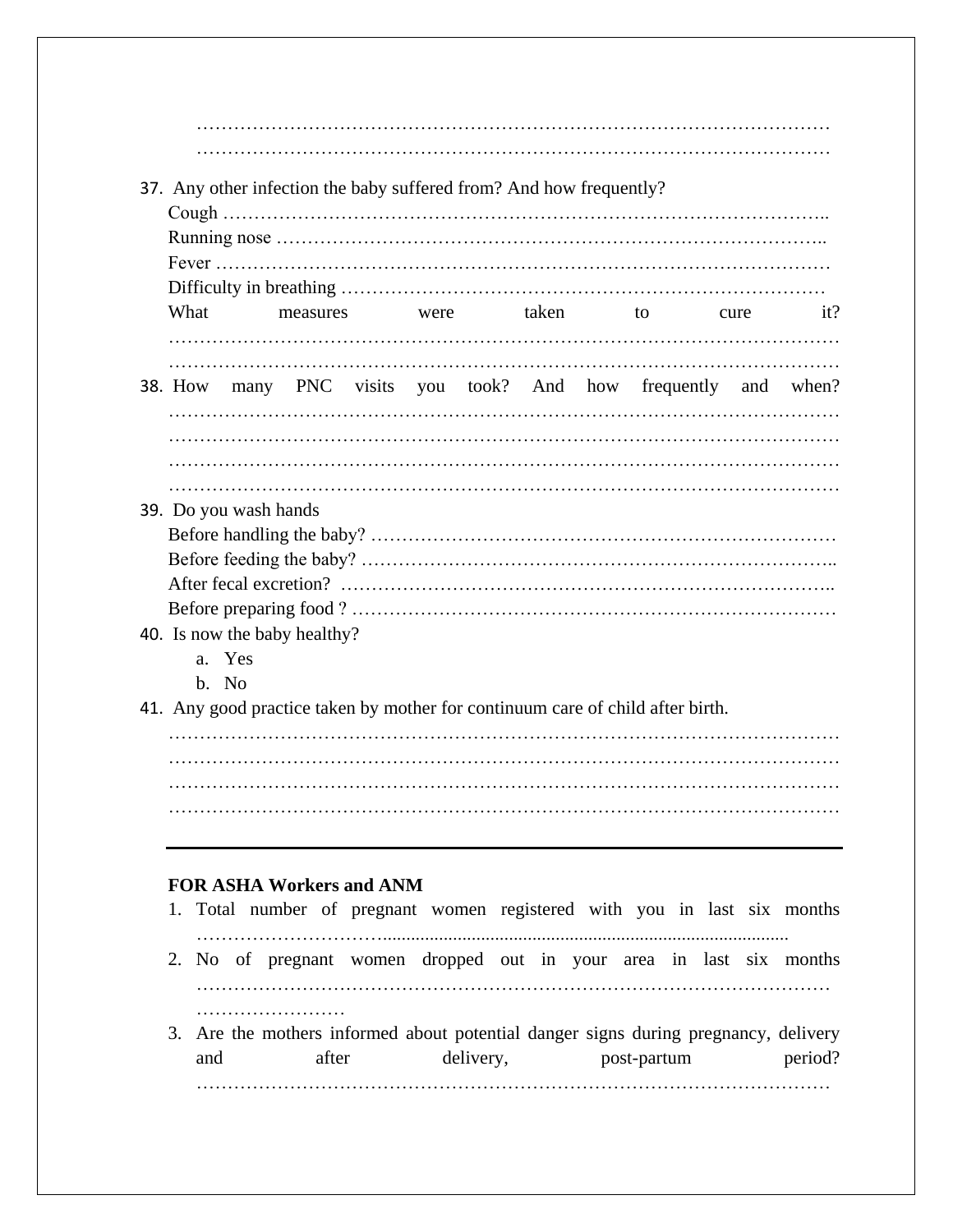………………………………………………………………………………………… …………………………………………………………………………………………

- 4. Are maternal deaths common in this area?
	- a. Yes

b. No

If yes what are the major causes of maternal deaths in this area,

- a. Delay in recognizing the problem and deciding to seek care.
- b. Delay in reaching the health facility.
- c. Delay in receiving the treatment.

5. Do non-institutional deliveries practice here?

- a. Yes
- b. No

If yes, which 'six clean' methods followed here?

- a. Clean surface
- b. Clean hand
- c. Clean cord cut
- d. Clean cord tie
- e. Clean umbilical stumps
- f. Clean perineum
- g. All of the above.

6. Do you make post-natal visits in the community?

ASHA Worker | Yes | No | ANM | Yes | No 7. No. of Post natal cases visited with Minimum 3 PNC Visits within 1st week of delivery in last six months ………………………………………………………………………………………… ………………………………………………………………………………………… 8. No. of missed – out cases of Post Natal Care tracked in last six months ………………………………………………………………………………………… …………………............................................................................................................ 9. Do you [ANM] supervise PNC visits by Asha Workers? a. Yes b. No 10. Do you keep records of post-natal period? a. Yes b. No

Type of record kept by ASHA Worker…………………………………………………

…………………………………………………………………………………………..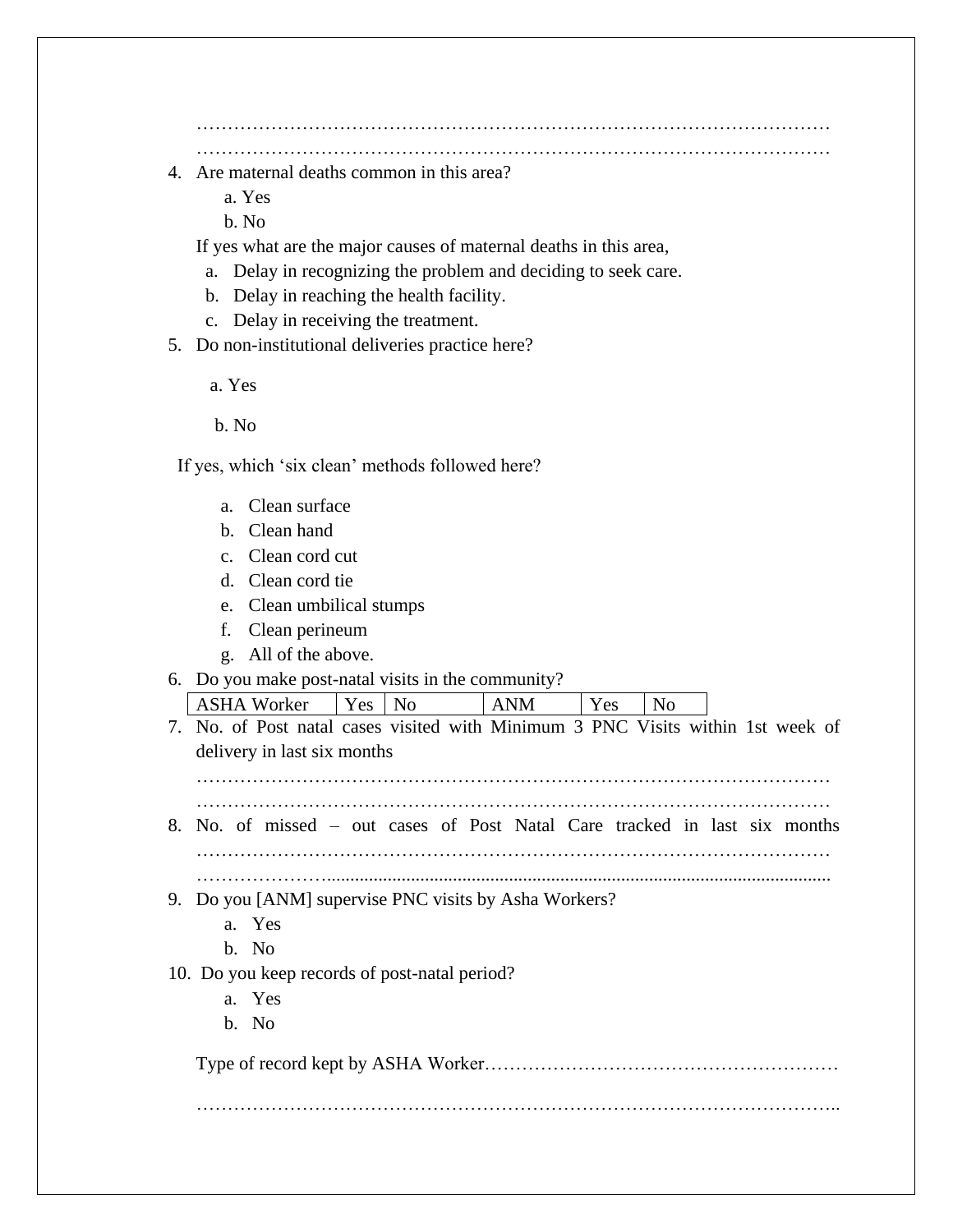Type of record kept by ANM………………………………………………………… ………………………………………………………………………………………… …………………………………………………………………………………………. 11. No. of pregnancy cases with danger sign and symptoms referred to higher institutions in last six months ………………………………………………………………………………………… ………………………………………………………………………………………….. 12. Have you ever been given training on Post Natal Care? a. Yes b. No 13. Will you do the necessary follow-ups after delivery if training on Post Natal Care is provided? a. Yes b. No  **MEDICAL OFFICER** 1. What is the total number of pregnancy cases registered in a month? ………………………………………………………………………………………… …………………………………………………………………………………………. 2. How do you deal with the complications that arise during post natal care? ……………………………………………………………………………………………… ……………………………………………………………………………………………… 3. What are the basic infrastructural facilities and service deliveries available here? ……………………………………………………………………………………………… ……………………………………………………………………………………………… ……………………………………………………………………………………………… ……………………………………………………………………………………………… 4. Any specific challenges for post natal care? ……………………………………………………………………………………………… ……………………………………………………………………………………………… ……………………………………………………………………………………………… ……………………………………………………………………………………………… ------------------------------------------------------------------------------------------------------------- Name of Field Researcher: Date: Signature: